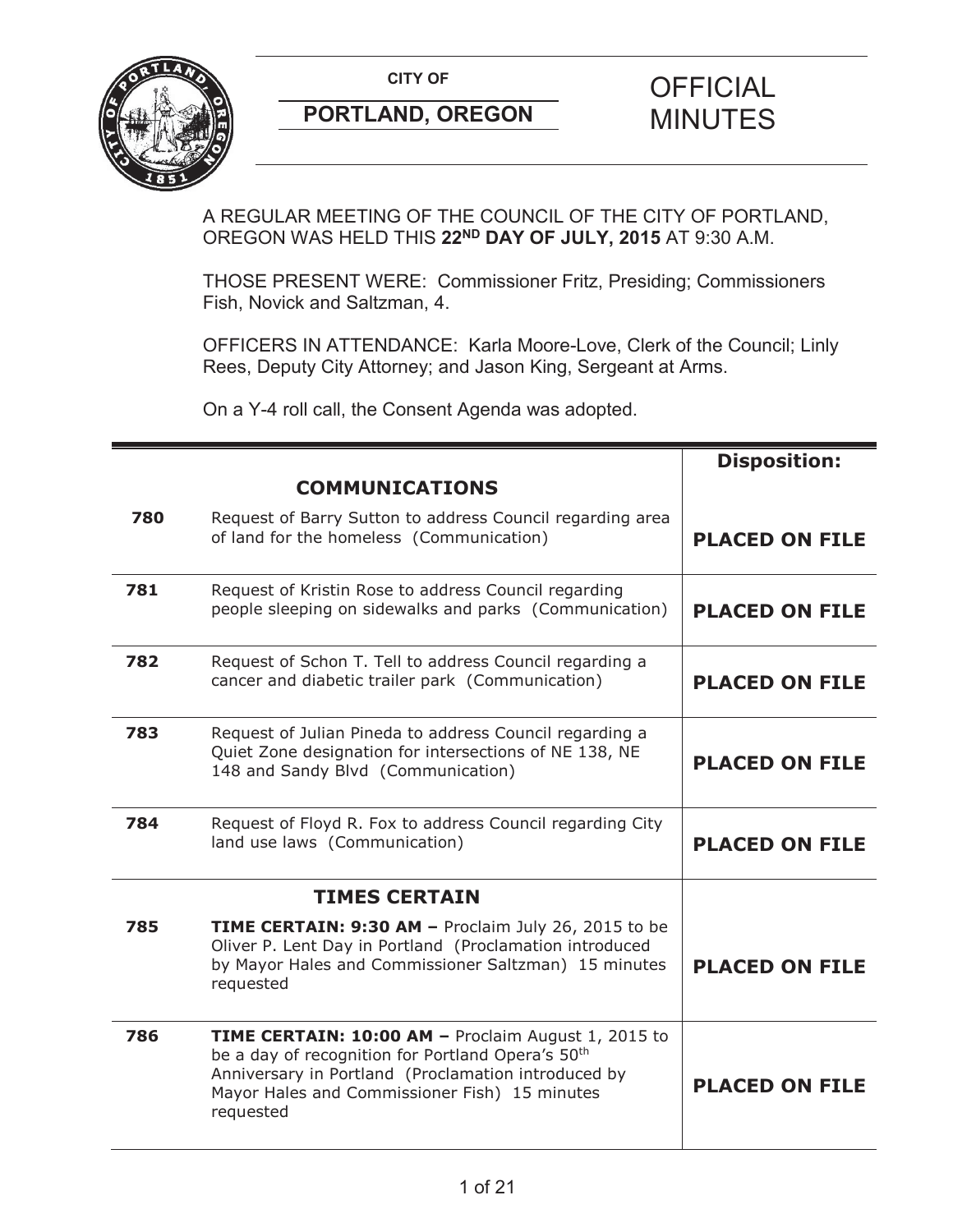|        | <b>CONSENT AGENDA - NO DISCUSSION</b>                                                                                                                                                                                                                                                                      |                                                      |
|--------|------------------------------------------------------------------------------------------------------------------------------------------------------------------------------------------------------------------------------------------------------------------------------------------------------------|------------------------------------------------------|
|        | <b>Mayor Charlie Hales</b>                                                                                                                                                                                                                                                                                 |                                                      |
|        | <b>Bureau of Police</b>                                                                                                                                                                                                                                                                                    |                                                      |
| *787   | Revise ordinance for an agreement with St. Joseph the<br>Worker, Inc. Corporate Internship Program to correct not<br>to exceed amount from \$6,824 to \$27,295 (Ordinance;<br>amend Ordinance No. 187239)<br>$(Y-4)$                                                                                       | 187262                                               |
|        | <b>Office of Management and Finance</b>                                                                                                                                                                                                                                                                    |                                                      |
| 788    | Accept bid of Kodiak Pacific Construction for the N<br>Killingworth St: From N Commercial St to NE MLK Blvd<br>Including N Kerby Ave from N Emerson St to N<br>Killingsworth St Project for \$1,489,484 (Procurement<br>Report - Bid No. 00000012 formerly 117843)<br>$(Y-4)$                              | <b>ACCEPTED</b><br><b>PREPARE</b><br><b>CONTRACT</b> |
| *789   | Pay claim of Madenna Ibrahim in the sum of \$10,000<br>involving Portland Parks and Recreation (Ordinance)<br>$(Y-4)$                                                                                                                                                                                      | 187263                                               |
| *790   | Authorize a contract with Carleton Hart Architecture, P.C.<br>for architecture/engineer services for Portland<br>Communications Center Seismic Upgrade, Roof<br>Replacement and Envelope Repair project for a total not-<br>to-exceed amount of \$224,891 (Ordinance; Contract No.<br>30004690)<br>$(Y-4)$ | 187264                                               |
|        | <b>Commissioner Steve Novick</b>                                                                                                                                                                                                                                                                           |                                                      |
|        | <b>Position No. 4</b>                                                                                                                                                                                                                                                                                      |                                                      |
|        | <b>Bureau of Transportation</b>                                                                                                                                                                                                                                                                            |                                                      |
| $*791$ | Authorize an Intergovernmental Agreement with<br>Multnomah County to pay the City up to \$3.6 million for<br>design and construction services on the Sellwood Bridge<br>Project (Ordinance)<br>$(Y-4)$                                                                                                     | 187265                                               |
|        | <b>Commissioner Nick Fish</b>                                                                                                                                                                                                                                                                              |                                                      |
|        | <b>Position No. 2</b>                                                                                                                                                                                                                                                                                      |                                                      |
|        | <b>Bureau of Environmental Services</b>                                                                                                                                                                                                                                                                    |                                                      |
| 792    | Authorize the Bureau of Environmental Services to<br>execute a settlement agreement with Bruce Ankarberg as<br>part of the Luther Road Habitat Restoration Project No.<br>E06947 for \$27,989 (Second Reading Agenda 774)<br>$(Y-4)$                                                                       | 187266                                               |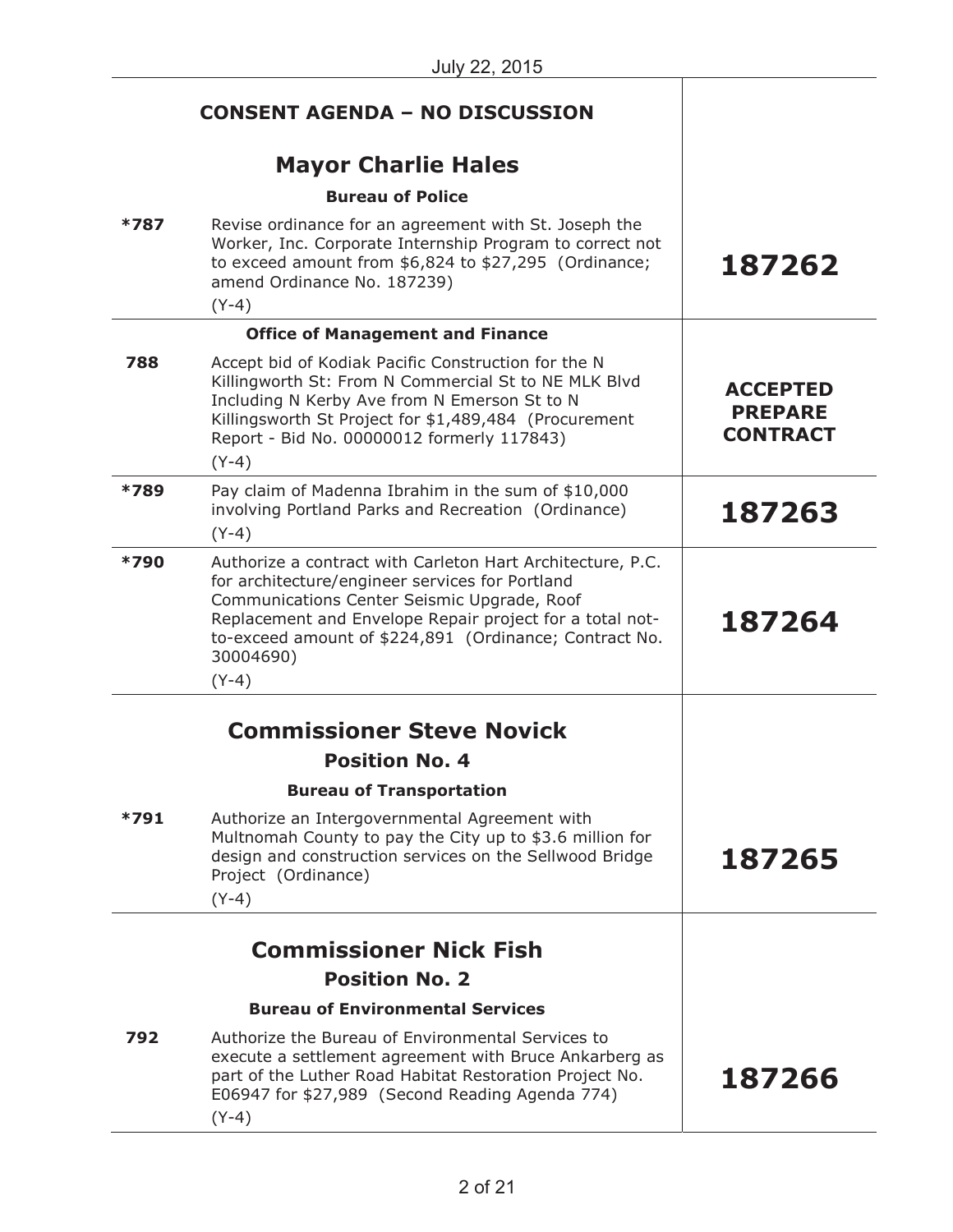|        | July 22, 2015                                                                                                                                                                                                                                        |                                                                                              |
|--------|------------------------------------------------------------------------------------------------------------------------------------------------------------------------------------------------------------------------------------------------------|----------------------------------------------------------------------------------------------|
|        | <b>Water Bureau</b>                                                                                                                                                                                                                                  |                                                                                              |
| 793    | Authorize Intergovernmental Agreement with the U.S.<br>Department of Agriculture, Natural Resources<br>Conservation Service for an amount not to exceed<br>\$105,000 for snow and precipitation monitoring (Second<br>Reading Agenda 775)<br>$(Y-4)$ | 187267                                                                                       |
|        | <b>REGULAR AGENDA</b>                                                                                                                                                                                                                                |                                                                                              |
|        | <b>Mayor Charlie Hales</b>                                                                                                                                                                                                                           |                                                                                              |
|        | <b>City Attorney</b>                                                                                                                                                                                                                                 |                                                                                              |
| $*794$ | Authorize legal services agreement with Hawkins Delafield<br>& Wood LLP for bond counsel services (Ordinance) 15<br>minutes requested<br>$(Y-4)$                                                                                                     | 187268                                                                                       |
|        | <b>Commissioner Steve Novick</b>                                                                                                                                                                                                                     |                                                                                              |
|        | <b>Position No. 4</b>                                                                                                                                                                                                                                |                                                                                              |
|        | <b>Bureau of Transportation</b>                                                                                                                                                                                                                      |                                                                                              |
| 795    | Create a local improvement district to construct street,<br>sidewalk, stormwater and sanitary sewer improvements<br>north of NE Prescott Ct in the NE 136th Ave Phase II Local<br>Improvement District (Hearing; Ordinance; C-10050)                 | <b>CONTINUED TO</b><br><b>SEPTEMBER 9, 2015</b><br><b>AT 10:00 AM</b><br><b>TIME CERTAIN</b> |
|        | $1 + 40.46$ a m Caunel adjaunaad                                                                                                                                                                                                                     |                                                                                              |

At 10:46 a.m., Council adjourned.

**MARY HULL CABALLERO**

Auditor of the City of Portland

By Karla Moore-Love Clerk of the Council

# **WEDNESDAY, 2:00 PM, JULY 22, 2015**

# **DUE TO LACK OF AN AGENDA THERE WAS NO 2:00 PM MEETING**

For a discussion of agenda items, please consult the following Closed Caption File.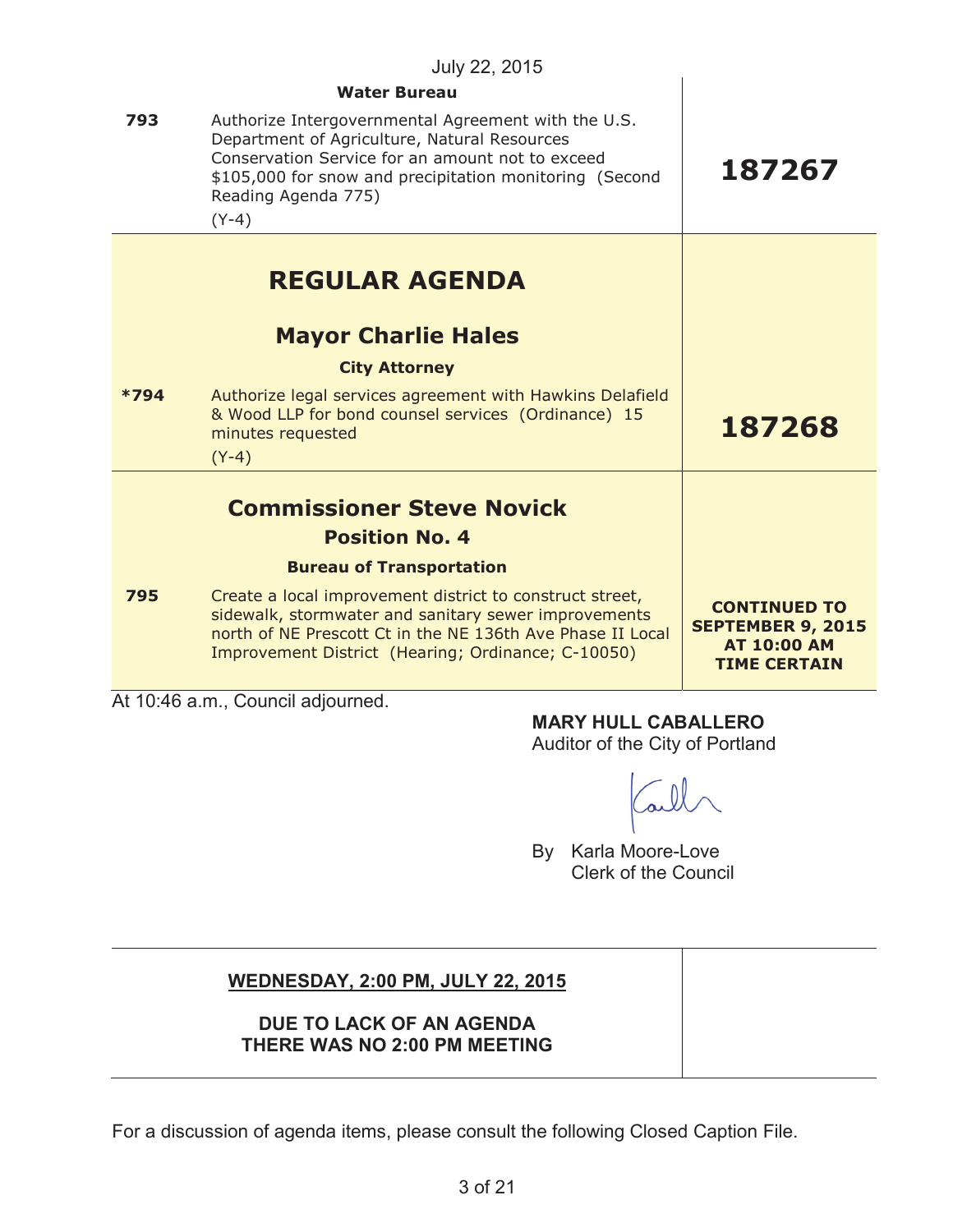## July 22, 2015 **Closed Caption File of Portland City Council Meeting**

This file was produced through the closed captioning process for the televised City Council broadcast and should not be considered a verbatim transcript. Key: **\*\*\*\*\*** means unidentified speaker.

# **JULY 22, 2015 9:30 AM**

**Fritz:** Good morning, everybody. Welcome to the Wednesday, July 22nd meeting of the Portland City Council. The Mayor is in the Vatican meeting with the Pope on climate change and human trafficking, which is pretty wonderful that he's representing our city. So, I will be presiding. First, we have a welcome. In fact, we have two welcomes. Commissioner Fish, would you like it to be yours first?

**Fish:** Thank you very much, Madam President. As the current Commissioner-in-Charge of the Bureau of the Environmental Services, I'm very pleased today to acknowledge our four interns, who are part of a pilot program that we put in place to help us do a better job of identifying and recruiting talent in our community. Our first what we call cohort is made up of four very special people. I'm going to ask the four of you to stand. I will read their names. Apologies in advance if I mispronounce. Andrew Antoniadis, Roosevelt High School graduate who is heading to Portland State University; juleza alvarez, who's at Rosemary Anderson High School and she's a rising senior; Carlos Ramos, who is an incoming junior at Roosevelt High School; and Mark Nguyen, who is at David Douglas High School and an incoming junior. They expressed interest in the things that we do at the Bureau of Environmental Services. We're honored to have them as summer interns - paid interns, Commissioner Fritz -- and we're hoping that as they think about their futures, they think about careers with the City of Portland. Can we give them a round of applause? [applause]

**Fritz:** Thank you, welcome. And second, we have another group visiting with us today, the Office of Management and Finance job shadow day student participants. They are 16 graduate students joining us from the Oregon Fellows summer program at PSU's Hatfield School of Government. They're joining us to observe how the City Council really works. Good luck with that. As part of their summer program, these students are taking part in the job shadow day, which has been a partnership with PSU since 2007. Today, they are matched up with City professionals in a variety of disciplines to learn more about jobs in public service with the City and in the Office of Management and Finance.

These students are from all over the country, and they come to Oregon to participate in this PSU program and complete either a ten-week or an eight-month job placement with public agencies throughout the Portland area. This year's students are focusing their studies in the area of financial management, sustainability, project and grant management, social and environmental policy analysis, economics, budgeting, quantitative research methods, and urban planning. So, the Oregon Fellows, would you please rise? Welcome, and we hope that you enjoy your stay and thank you to the Office of Management and Finance for continuing to help with this event. Would you all please welcome our graduate students? [applause] Thank you. With that, would you please call the roll?

# **Saltzman:** Here. **Novick:** Here. **Fritz:** Here. **Fish:** Here.

**Fritz:** Good morning. We have a relatively short agenda so I don't think that we will have difficulty with sticking to the time limits on public testimony. We ask that if you agree with something, that you do a thumbs up or a jazz hands, if you disagree, thumbs down or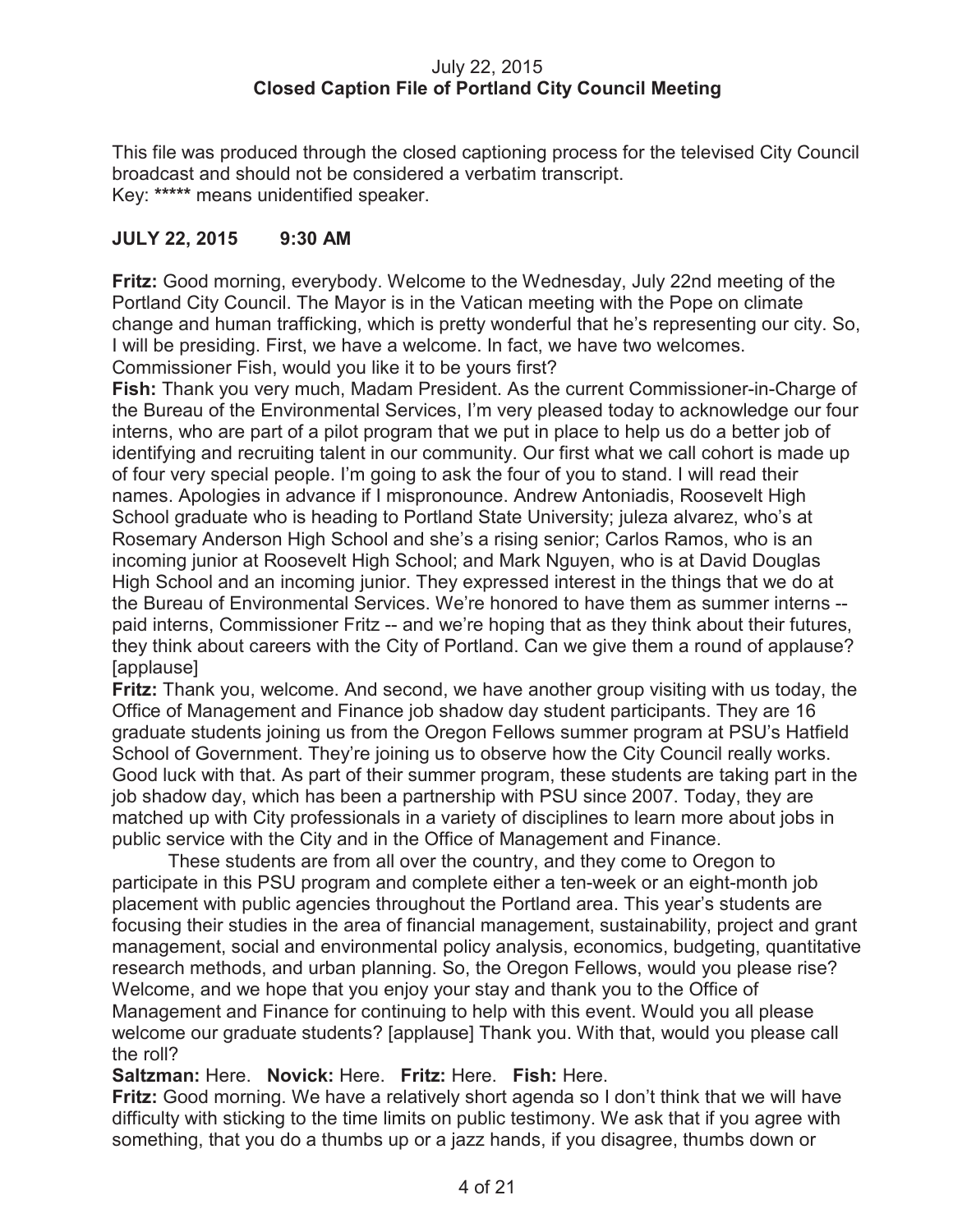something like that, but please refrain from audible noises, such as booing, cheering, clapping, etc. unless you are given permission. Thank you. Please read number 780. **Item 780.**

**Fritz:** Is Mr. Sutton here? Yes, great. Welcome. Please give us your name and you have three minutes.

**Barry Sutton:** Barry Sutton. I want to engage in a discussion with most everyone here. There are three city blocks, empty city blocks in side of the Washington High School. I believe that they could be made into an encampment. Other cities have done this. Then again -- also, it has been done. It has been done in the city of Portland. And that's it. It's history. It's over with. But you see, the other place was in Northwest Portland, the first or second Dignity Village that was formed. But, the only thing is -- well, father [indistinguishable] helped with \$40,000 for the outhouses, the water, all the other things for several months, I think. Anyway, the only thing is is that it was owned by the department of transportation here at the City of Portland, the City of Portland would own in area. Now, we all like to think about jobs and stuff like that and maybe people getting to work and stuff like that. I kind of doubt that very much. So anyway, about jobs -- like, janitors. If they have a job to do -- you know, they can't sweep their dirt under the rug. You'll understand. They have to pick it up and take care of it, toss it away. If they do, they aren't going to be employed any longer, but I just -- excuse me for speaking this way if it's too harsh -- but politicians -- if they don't do something, they're just not elected the second time or there is a lot of criticism from the newspapers or public.

But you see, there was a 10-year plan for the homeless, 10 years without a place to stay or anything. That's nearly up. And the homeless people, the many homeless people around Portland live on sidewalks and under bridges and stuff like that. And the City -- who would give them a place to stay, to live? I would think the City, would be the one to provide for these people. Now, these people live in on the sidewalks, on various sidewalks underneath -- underneath, Commissioner Novick -- underneath various bridges and stuff like that. And I've been walking along and noticing that those places are vacant. They aren't occupied any more. And apparently, the police are just moving them wherever. This is unconscionable.

I want to engage in conversation with you about this. Commissioner Fritz, you gave me a letter of the various ways that -- could we discuss that, that I could refute even some of those ways?

**Fritz:** You're certainly welcome to make an appointment to come and see me in my office. Thank you very much for your testimony.

**Sutton: But nothing here?** 

**Fritz:** No, communications is for citizens to tell us whatever you want to say, it's not a conversation time.

**Sutton:** OK.

**Fritz:** Your time is up, Mr. Sutton, but you are welcome to stop by my office and make an appointment.

**Sutton:** This is a matter of doing one's job, or sweeping dirt under the rug. Do you understand? Will you tell Mayor Hales, too?

**Fritz:** Thank you.

**Sutton:** Thank you very much. Take care now. Bye-bye.

**Item 871.**

**Fritz:** Good morning.

**Kristin Rose:** I live in Southeast Portland, and what brought me here to talk to you this morning, is also related to our homeless crisis. I have come to tell you about a series of experiences that I have had over the past year that really are troubling experiences.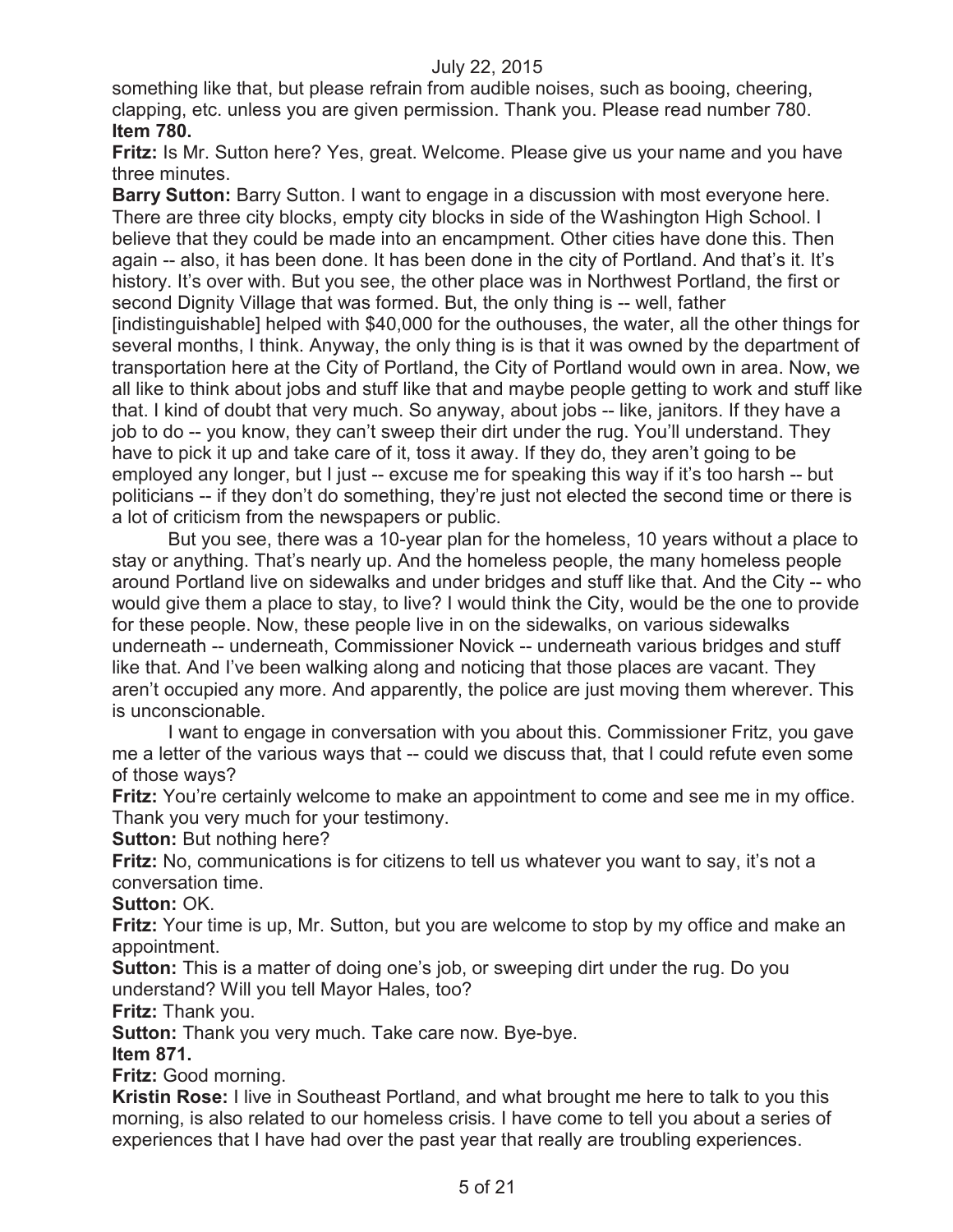In the past year, I have had two experiences where I have encountered homeless people on the street that are nearly dead. And I'm not exaggerating to you when I say that. I gave CPR to one of them, and it was right next to the Director Park. It was on my lunch hour. I've had two experiences in Portland in the past year where I've encountered people that are shooting heroin on the sidewalk in daylight. One of the times that that happened, I had some visitors in town and I was taking them on a tour of the waterfront. I've also had one experience in the last year where I literally saw someone trying to kill someone else with their bare hands. It was actually my four-and-a-half-year-old daughter, who is the one who noticed it. She was on the back of my bike and we were biking down Naito Parkway. She pointed to a woman who had her hands around someone's neck and was violently trying to strangle her.

I'm one of a number of people in Portland that thinks that we have crossed the line from having a homeless problem to a homeless crisis, and I am asking you to act like it's a crisis. I see a tremendous amount of work that's happening in the city, and I appreciate that work. But I don't see the urgency that a crisis would really deserve. To me, the difference between addressing an issue and combating a long-term problem is like righting a ship going into troubled waters. But addressing a crisis is like going in when the ship has hit the iceberg and it's starting to sink. I'm here to tell you today that my impression when I look around Portland -- I'm in Old Town, I'm on the waterfront, I'm in the southeast under the underpasses and the bridges -- I see scenes that to me feel like almost postapocalyptic. They're like scenes you might expect in a third world country. I'm asking you to start addressing this, like the crisis that it feels like to me and to a lot of our neighbors.

When you're in the midst of a crisis, you don't have time to make a 10-year plan. You have to act immediately. When you're in the midst of a crisis, it's pointless to talk about the fact that it was not in the budget because you just have to act and you have to find a way to do it. And when you're in the midst of a crisis, you certainly aren't listening to the developers who are saying, "you know what, we see the ship is sinking, we see people drowning, but we're not allowing you to pull them to shore in this neighborhood because this does not fit with our investments."

**Fritz:** Thank you for your testimony.

**Item 782.**

**Moore-Love:** He informed us he will not be coming.

**Fritz:** Thank you.

**Item 783.**

**Fritz:** Good morning. Welcome.

**Julien Pineda:** Good morning. My name is Julien Pineda. I'm on the noise committee for the Wilkes community association. I will read just a brief statement that I have requesting the Mayor and the City Commissioners for a quiet zone designation. I have copies of that, which I will leave with the Council Clerk.

This a brief statement is a request for a quiet zone designation for the railroad crossings located at NE Sandy Boulevard and NE 138th and 148th. Currently, the train noise at these crossings unnecessarily disturbs many of the residents in the Wilkes and Argay neighborhoods. The train noise at this intersection is much too loud and impacts thousands of individuals near the crossings and perhaps as far as one mile away. The noise from the trains in either direction at these crossings begins as early as 3:30 a.m. and continues well past 11:00 p.m. It is very difficult to get sleep when the horns are being sounded very loudly at these intersections.

It is understood from the Federal Railroad Administration guidelines that the quiet zone regulations don't eliminate the use of locomotive bells at the crossings, but help in the reduction of train noise. It is noted that the communities wishing to establish quiet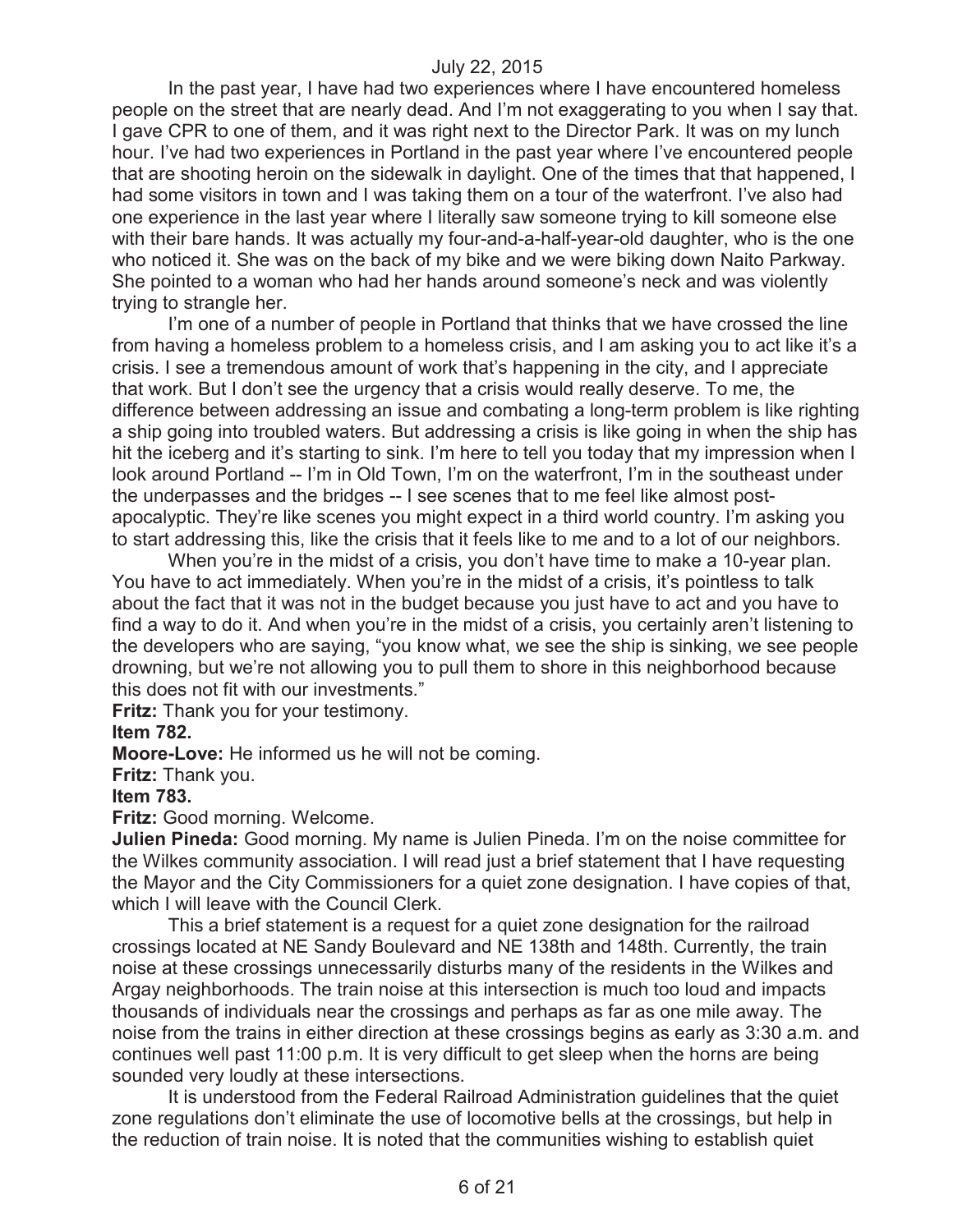zones must go through the City officials who follow through with a needed approval to get the process going to establish a quiet zone.

The reason for this request? It is well documented that unnecessarily externallybased loud noise, which impacts sleeping and a restful environment, leads to poor health and leads to insomnia which causes poor performance on the job and other serious health problems. Many living near these intersections are working adults and children going to school, and the never-ending loud train horns are causing much concern.

The train horns are very uneven and very loud. It seems that it's up to the train conductors to step up and ramp up the noise level without too much regard to those living nearby. Although they are addressing safety, many times, it's up to the individual to I guess to press on the horn as much as possible.

In order to create a quiet zone, the City of Portland must take the lead in permitting the establishment of the quiet zone at these intersections, NE Sandy and NE 138th, and NE 148th. The City of Portland has to send a notice to the railroad officials and the FRA on the request to establish a quiet zone. For the noise committee, Wilkes community association, sincerely, Julien Pineda. And thank you so much.

**Fish:** Before you leave, I want to ask the president of the Council a question. I remember as Parks Commissioner once, a quiet zone came up because it was a track that intersected park we had a voice. I remember we had a voice in that. But I don't know offhand how the City -- who in the City is charged with administering this. Is this ONI or somewhere else?

**Fritz:** I was going to turn to my colleague on the right to see whether it's transportation or the noise --

**Fish:** I want to make sure that we have the right place for you to go.

**Novick:** And I think PBOT normally discusses this with ODOT and the feds.

**Fritz:** So that's Commissioner Novick. You could stop by his office --

**Novick:** Please do.

**Pineda:** Thank you very much.

**Fritz:** And we all learned something this morning -- at least I did. Thank you, please read 784.

#### **Item 784.**

**Fritz:** Mr. Fox? If he comes in later, we can go back to that. Let's go to the consent agenda. Does anyone want to pull anything off the consent agenda? Nobody. So, please call the roll.

# **Roll on consent agenda.**

**Saltzman:** Aye. **Novick:** Aye. **Fish:** Aye.

**Fritz:** A couple of great contracts in here with excellent minority, women, emerging small business procurement services, so well done. Aye.

#### **Item 785.**

**Fritz:** Commissioner Saltzman.

**Saltzman:** Thank you, Madam President. We have a proclamation in honor of the Lent Founder's Day, which is coming up -- and Oliver P. Lent, who is one of the founders. We have the neighborhood chair, Jesse Cornett. Do you want to come up and I will -- or anyone else, if you want to come up? I will read the proclamation, and then we'll turn it over to the neighborhood for a few minutes.

Whereas, Oliver P. Lent purchased a 190-acre farmstead just outside of the Portland city limits that later became the site of the present day Lents community; and whereas, Mr. Lent was very involved and contributed much to his church and community, including service as justice of the peace, road supervisor, and as master of the grange; and whereas, Mr. Lent was also a leader in business, even operating a saw mill on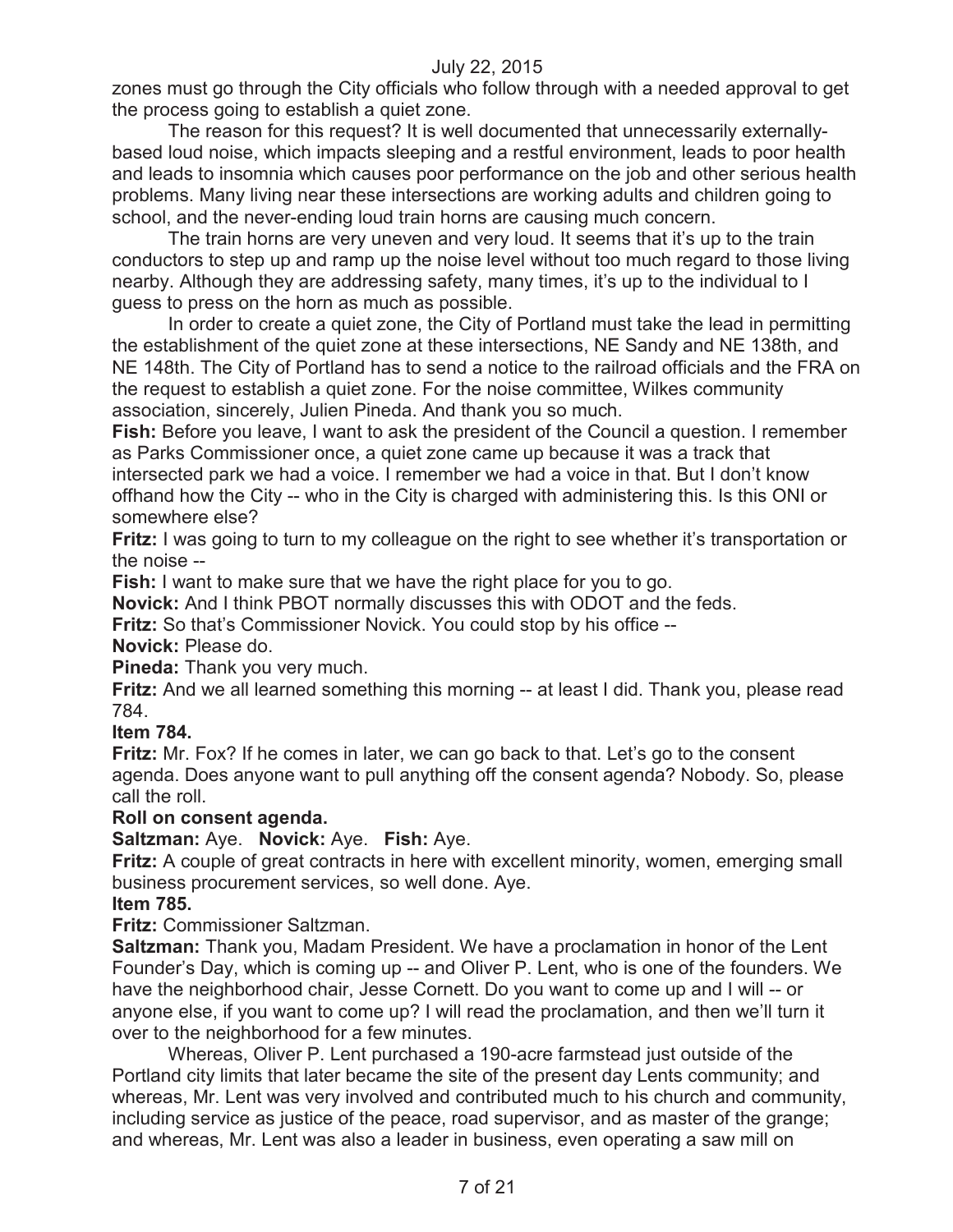Johnson Creek near SE 92nd Avenue that gave employment to many early settlers; and whereas, Mr. Lent also had deep feelings for education, and donated land opposite his home as a site for one of the first Lents schools, a one-room log cabin where he was the school director and later was clerk of the school board; and whereas, the official town of Lent, Oregon was registered at 1892 and voted to be annexed by the City of Portland later; whereas, Lents remains one of Portland's largest and most diverse neighborhoods and continues to celebrate its diversity and founders by hosting an annual founder's day parade and street fair on the final Sunday of the month of July; now, therefore, I, Charlie hales, Mayor of the City of Portland, the city of roses, do hereby proclaim that Sunday, July 26th, 2015 is Oliver P. Lent Day in Portland and encourage all residents to learn more about this neighborhood's rich history at the founder's day parade and Lents street fair. I will turn it over to the neighborhood chair, Jesse Cornett.

**Jesse Cornett:** Thank you very much. For the record, Jesse Cornett, chair of the Lents neighborhood association. Thank you very much for taking up this issue. I will introduce Rebecca Stavenjord, who has been active in the neighborhood association for a long time, most recently starting what was a simple little play group that's bringing life into the neighborhood on a lot of weekends this summer. So, it's exciting to see.

Lents neighborhood -- the City spent a bundle of money trying to revitalize it. The energy for what could happen there is palpable in the neighborhood right now. Events like these, recognition like this are really helping a lot of enthusiasm so the City can achieve some of its goals. Last year at street fair, we had about 6000 folks show up. We're hoping to exceed that this Year. If folks cannot make it this Sunday, we have a farmers market in the town center every Sunday from 10:00 to 3:00. Show up on any sunny Sunday in the summer, and what you can see is the promise that the Lents neighborhood has.

Genuine excitement in the neighborhood right now. Things that may seem inconsequential for other neighborhoods, such as a brew pub opening within a month, are a big deal for us and we're very excited about that and the City's partnership.

I think Oliver P. Lent would be proud of this City Council. I think he'd be excited for the reason that the Mayor is absent today and what the neighborhood of Lents has become, both preserving the things close like Leach Garden and Zenger farm, the farmers market, and much more. Kind of disappointed with our timing we could not get any of his descendants here today, but they were excited the City is doing this as well. So, Sunday the founder's day parade and I hope to see some of you there. I will turn it over to Rebecca.

**Rebecca Stavenjord:** Good morning. Thank you. My name is Rebecca Stavenjord. I'm the east county community liaison for Multnomah County and also a proud resident of Lents for over 10 years. So, I just wanted to take a couple of moments today to speak about the spirit of the community.

Oliver P. Lent was a quintessential pioneer. He ventured west from Ohio in 1892, and it wasn't enough for him to settle within the city, he had to start his own. So, he and his son, George, started the town of Lents. And ever since then, Lents has been attracting people who like to do things kind of their own way. It's sometimes a bit harder, but it's always worthwhile and we're proud of that work.

Today, Lents is still a community of pioneers. Some come from Ohio, like Mr. Lent, and others come from places like Hanoi, Kiev, Puebla, and many other cities and countries from around the world.

The pioneer spirit of Oliver P. Lent lives on today in many of the projects that Jesse mentioned. Also, at the Green Lents Tool Library, which is staffed by volunteers from the community; the Malden Court Community Orchard, which is in progress in southwest Lents; the Jiffy Mart on 82nd Avenue, which is, which has rallied amazing support from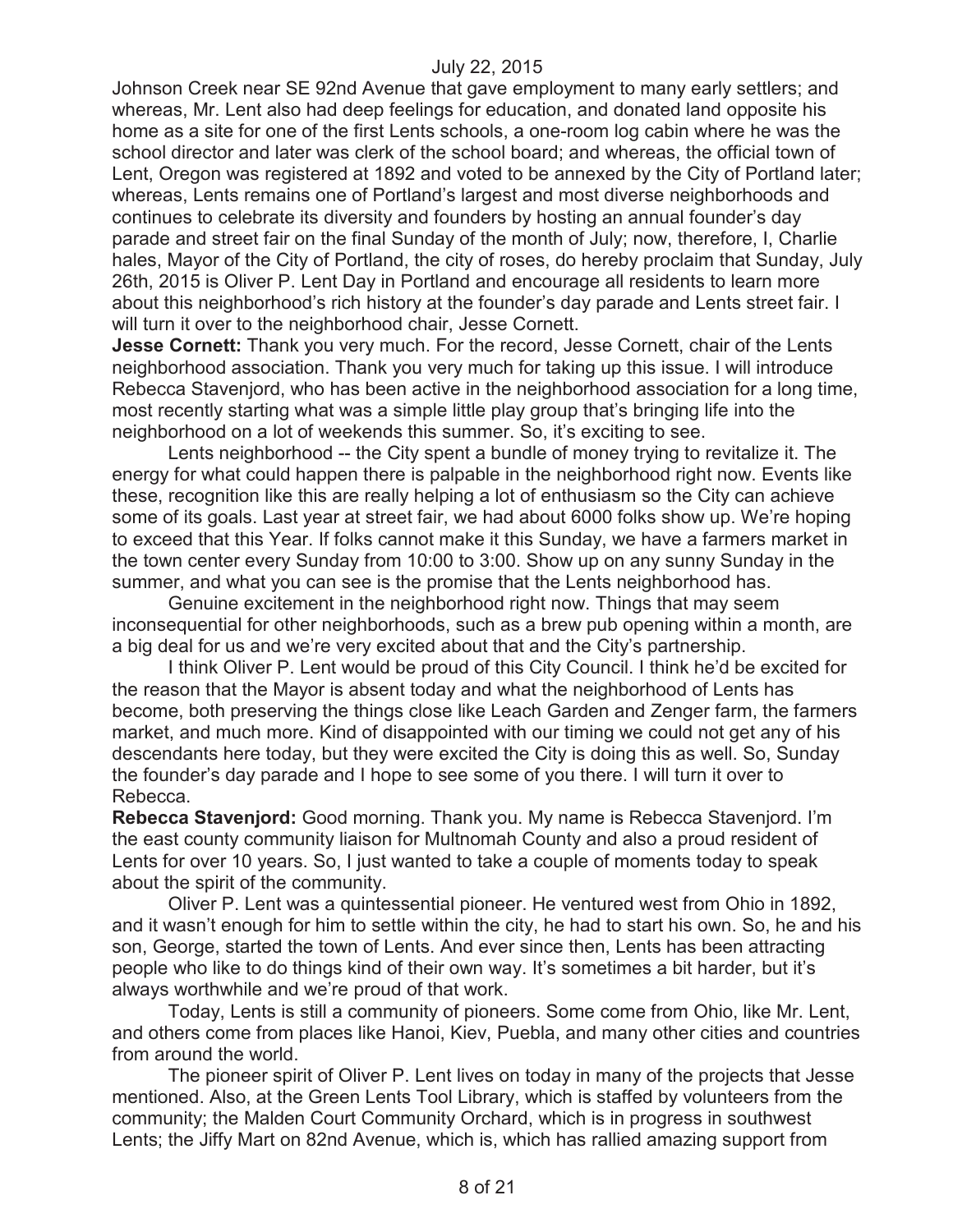local neighbors; our weekly international farmers market, which is truly an amazing place to be on Sunday. It's about families coming together to start things like the Lil Lentils Playgroup that Jesse mentioned; paint intersections in our neighborhood, two of which are sparkling this summer with fresh paint; and as we speak this morning, there is a group of neighbors with the Lents active watch that are clearing brush and removing debris from one of the alleyways at SE 84th and Foster and they're turning it into a positive community space with a 24-hour national night out scheduled for August 8th. It's this attitude that I think is the best in Portland, and for this reason, it's so nice to see that the City Council today is congratulating and recognizing the legacy of Oliver P. Lent. Thank you. **Saltzman:** Thanks very much.

**Fritz:** I have two questions. So first of all, it's Lents because it was the Lents -- more than one Lent? Is that why?

**Stavenjord:** The town of Lents was named after Mr. Lent and the whole family. **Fritz:** The whole family, though.

**Stavenjord:** Mm-hmm.

**Fritz:** And secondly, what was Mrs. Lent called?

**Stavenjord:** A good question.

**Fish:** A trick question. [laughter]

**\*\*\*\*\*:** Mrs. Lent?

**Stavenjord:** Madam President.

**Fritz:** Nice one.

**Cornett:** Wow, that's a very interesting, good question that one of us should know the answer to -- definitely me -- but I don't.

**Fritz:** Next year, hopefully, we'll have an Oliver and Mrs. Lent day, because I bet that she had a fair amount to do with surviving the trail and birthing George and such.

**Cornett:** I didn't expect any hardballs during this.

**Fritz:** I actually was just confident that you would know the answer because you know the answer to all my questions.

**Fish:** Talking about hardballs -- which is baseball starting up?

**Cornett:** Next spring.

**Fish:** That will be a short season, AAA?

**Cornett:** It is. Even the director of the league refers to it as small ball. These are kids that play college baseball and they want to continue to build their skills. As baseball fans know, they are wooden bats, they have short seasons, and these are the kids that want to continue to play in the majors some day. So, as soon as the college season is over, they go out and do this for no money all around the west coast, so it should be a lot of fun. So, the Portland Pickles -- we're excited to have them.

**Saltzman:** Portland Pickles?

**Cornett:** Portland Pickles. And for those that are not aware -- which I actually was not -- it is a baseball term.

**Saltzman:** Pickles is a baseball term?

**Cornett:** Yes, when you are stuck in between bases, you're in a pickle. [laughter] **Saltzman:** OK.

**Cornett:** So, it's clever. I know the baseball fan here is given me an eye.

**Novick:** You just added to my baseball college. I never heard that is being caught in a rundown is referred to as being caught in a pickle.

**Saltzman:** Great. Thank you very much and thank you for your leadership. We have a proclamation here if you would like, we can do a Council picture.

**Cornett:** Absolutely. I'd like to invite Amanda Gerace, who's coordinating the street fair as well, and her son to join us for the picture.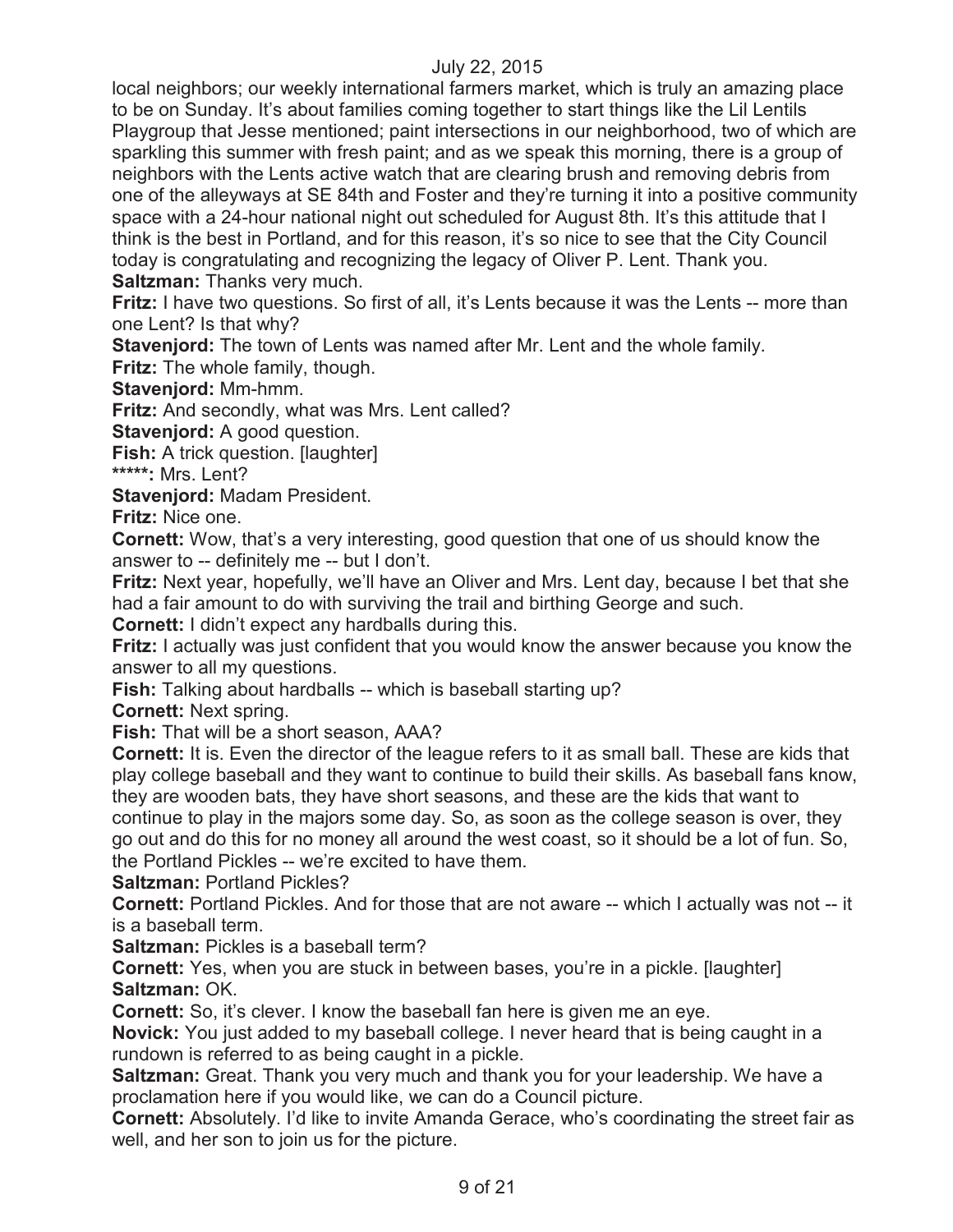**Saltzman:** Yeah, that would be great. [photo taken] [applause]

**Fish:** Commissioner Fritz, can we suspended the rules and take the 10:00 three minutes early?

**Fritz:** I think since it's a proclamation -- am I getting the evil eye from the City Attorney? We're good? OK. So, let's move to the 10:00 time certain.

## **Item 786.**

**Fritz:** Commissioner Fish.

**Fish:** Thank you, Madam President. Before I begin, I would like to welcome our honored guest, Portland Opera's General Director, Christopher Mattaliano. If you're going to lead an opera country, you need a name like Christopher Mattaliano.

2015 is a special year for the arts here in Portland. From Portlandia's 30th birthday to the 35th anniversary of the Percent for Arts program, but the Portland Opera has them all beat. This year, they are celebrating their 50th anniversary. I think we all remember the incredible performance of Carmen's aria right here in February. And now, they're closing their season with a bang with a street fair on August 1st followed by a live outdoor simulcast of their Elixir of Love performance in the Newmark. And before we introduce our guest, I'm pleased to read the following proclamation that the Mayor has issued to celebrate this important milestone.

Whereas, the Portland Opera launched in Portland in 1964 with a production of Die Fledermaus at the Madison High School -- you'll correct me if I screwed that up - whereas, the opera grew to become a first-class company, hosting important premieres as well as contemporary and classic works; and whereas, in 1994, Portland Opera became the first American company to present a subscription series of nationally touring Broadway shows; and whereas, the opera established its new home at the Hampton Opera Center in the Portland's Central Eastside in 2003; and whereas, the Portland Opera is dedicated to expanding access to the arts in our community, including the Portland Opera to-go program, which brings one-hour versions of classic operas to schools and community groups statewide; whereas, General Manager Christopher Mattaliano, Music Director George Manahan, Portland Opera board of directors, staff, and performing artists, are poised to launch opera in Portland into the next 50 years; now, therefore, I, Charlie Hales, Mayor of the City of Portland, Oregon, the city of roses, do hereby proclaim August 1st, 2015 to be a day of recognition for Portland Opera's 50th anniversary in Portland and encourage all residents to observe this day. Chris, welcome. Congratulations. **Christopher Mattaliano:** Thank you. Thank you all for honoring Portland Opera today. We're very grateful to receive this recognition. I want to introduce two of our senior directors, our director of artistic operations Clare Burovac, and our director of marketing and communications Mark Tiarks. They're with me today.

Portland is a city justly famous for the growth of beautiful things, and opera, for some of us, is among the most beautiful of all things possible. Early support for the Portland Opera came from the bureau of Parks and Recreation when we first performed in the Rose Garden in 1964. We had a special champion then in Dorthea Ensch, the 35-year director of recreation for the City. We bring internationally-recognized singers to Portland each season that work with our local orchestra and chorus. We live and die by the quality of what we put on our stage, and we're justly proud of the work that we do artistically. But I just wanted to mention a few things today that Commissioner Fish touched on -- sources of pride for us as a company, and I think for our community.

We're the second company in the United States to introduce surtitles in 1982. Most people that are afraid of opera are afraid because they don't speak German, Italian, or English -- or Spanish or Russian. And that was always a barrier in people feeling access to opera, but we introduced titles in 1982 where we have a screen above the stage. So,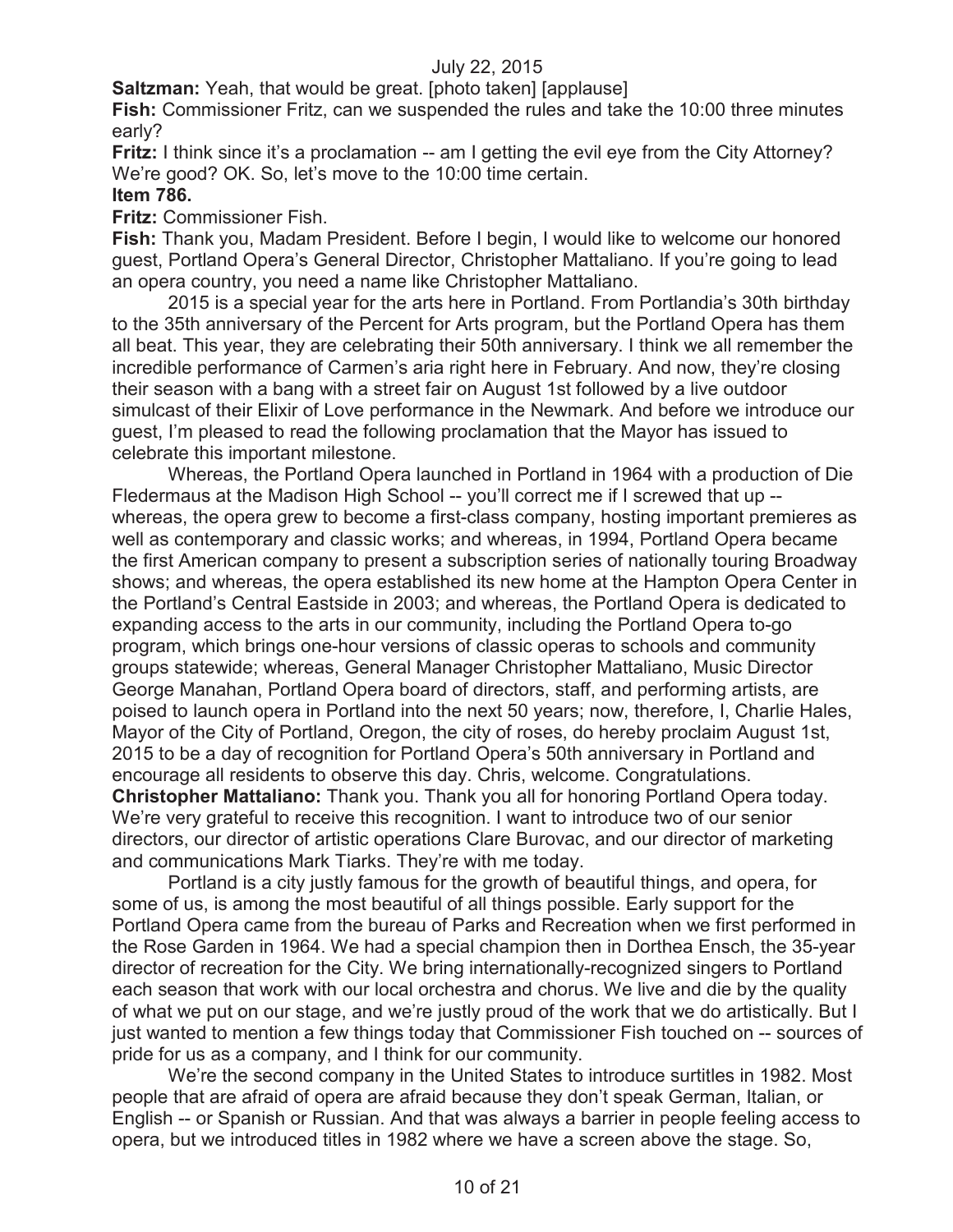Carmen being sung in French -- the average person can be dropped at the opera and know what they are singing by the translation above the stage. And my predecessor, Robert Bailey, introduced that in 1982. We were the second company to do that. That has been instrumental in bringing opera much more as an accessible art form to the general public.

Interestingly enough, in a recent national survey, the Portland Opera has the youngest opera demographics in the United States. So, we have a lot of young people that are turned on to opera.

We serve over 300,000 people in the region each year, and over 50,000 of them are served at greatly reduced costs. Perhaps the thing I'm most proud of with our company is our outreach and education program. We have the most extensive outreach in education program in the western United States. It's called POGO, Portland Opera to Go. That program is a one-hour opera in English with professional singers, sets, and costumes that tours every corner of Oregon, and last year we went to northern California and southern Washington. We present a one-hour opera in English, we work very closely with the teachers in various schools throughout the state, and we reach over 22,000 students a year. For some of those kids, it's their only exposure to live music and theater, so it's something that I'm particularly proud of because it was how I was introduced to opera growing up in a rural town in New Jersey by a company coming into my elementary school.

This year in particular, we're very proud because we presented for the first time a bilingual opera production, a one-hour production of the Barber of Seville sung in both Spanish and English. That was something that we were proud of.

As far as community access, we introduced rush tickets in 2003, and that means any remaining tickets go on sale for \$10 to students, senior citizens, and military personnel. So, we often see a line outside the theater with young kids wanting to buy \$10 tickets to the opera. For those of us with kids, it's a way for children to be introduced to opera at a very reasonable cost. We bring in over 1200 students to each dress rehearsal for free or reduced costs. We do a number of lectures and performances throughout the community at libraries and community centers. And as Commissioner Fish mentioned, we now have an annual street fair where we have -- this year, we're doing it in the alley between the Newmark Theater and the Schnitz. We'll put up a screen and have a stage, we'll have performances for children throughout the day -- a lot of family activities. And then at night, we'll be presenting a free similar cast of the Elixir of Love again with surtitles so someone can sit in the alley with a beer and see their first opera and know what's coming on. Very PDX.

From an economic standpoint, we employ over 500 professionals each season. We invest back into the local community statewide over \$9 million each year. We own our own home, we own the Hampton Opera Center, which is south of OMSI. We're excited that the new transit center is opening up next door with us. And we just finished 16 out of 17 years with an operating surplus, which is sort of unheard of in the arts community nationwide. So, we take great pride in having fiscal health and artistic health because you can't have without the other.

While we're celebrating our 50th anniversary milestone, we don't want to rest on our laurels. A great city needs a great theater, and Portland has yet to build a great theater. In the years ahead, our goal is to see a new theater built -- one that is architecturally unique, forward-looking, and visually compelling. We envision a theater that is so well integrated into the neighborhood that local residents feel welcomed by it, they feel ownership of it. And we envision a theater that is a great source of pride for generations to come, and becomes part of Portland's iconic landscape, such as the Oslo Opera House in Norway or the Sydney Opera House.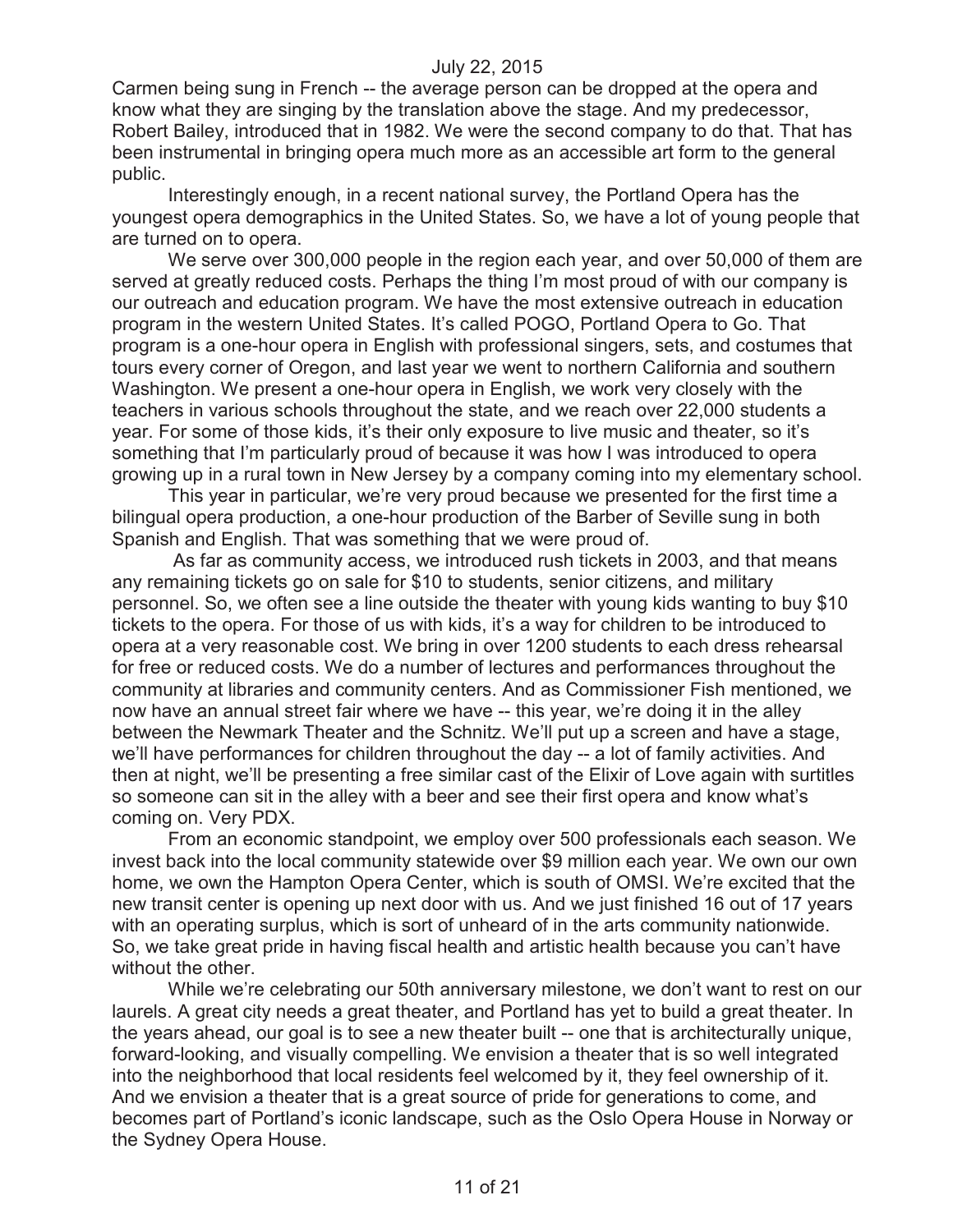This new opera house would be a new home for the Portland Opera, but it could serve as a venue for the Oregon Symphony, the Oregon Ballet Theater, and the Oregon Children's Theater. It might be used for some of our touring productions that don't perform at the Keller.

We envision it being very active year-round and bringing thousands of people into the neighborhood on a regular basis. Speaking of the Oslo Opera House in Norway, it's one of many examples where a struggling and depressed urban neighborhood was turned around by building a theater that eventually brought new life, business activity, and housing into that neighborhood. A new theater could be part of your legacy, as your service to the city, and I hope that it will be one day.

Thank you all for honoring Portland opera today and allowing me a few minutes to share with you this dream of a new theater that we have for the city and the community. With your continued support, we'll continue to create great theater and music here in Portland for the next 50 years, and hopefully, in a beautiful new theater. Thanks again. Here's to the next 50 years. Thank you so much.

**Fish:** Chris, congratulations. A couple of questions and a comment. First of all -- and we are joined today by Eloise Damrosch, the distinguished director of the Regional Arts and Culture Council. I want to acknowledge that thanks to the generosity of Portland taxpayers, the arts tax is now funding organizations like yours. After fully funding arts education programs, the additional funds, go to organizations like Portland Opera. We're very proud of that, that we are able to collectively provide some operating support for an organization that has such an impact on our community.

**Mattaliano:** Thank you for mentioning that. We're truly grateful.

**Fish:** Would you briefly remind us that -- you're going to a different schedule in terms of the performance. Would you remind us for those of us that want to get tickets? **Mattaliano:** Sure. We're finishing our season of -- we're currently in a run of performances at the Newmark. We perform at the Keller and Newmark. And as I mentioned, August 1st is the street fair and free public performance. You're all invited. Bring your kids to this one. And then we close our season and we are now transitioning to a new summer festival. Starting in May of 2016, we'll be performing four or five operas between the months of May, June, July, and early August. So, it's a big change for us. We'll be out of the market as far as performances at the theaters for the next nine months, and we'll reopen again in May of 2016. This will be the start of a new era for Portland Opera where we transition to becoming a summer festival.

**Fish:** And for those of us spoiled by things like Chamber Music Northwest and all of the other opportunities in the summer and concerts in the parks that Commissioner Fritz leads and on and on, this will be another wonderful summer tradition.

**Mattaliano:** Yes. We hope to make a bigger imprint. And you know, it's occurred to us that the city is so beautiful during this summer, and there's Very little happening in terms of the classical music outside of the Chamber Music Northwest and the occasional concert in the park. So we want very much to be identified with the summer months here in Portland. **Fish:** The other thing that I wanted to mention, Chris, is we were thrilled when we did the pop-up opera here in these chambers. It was -- I think Eloise would agree -- one of the highlights of the annual arts presentation that we have ever had. You had opera singers in civilian clothes all throughout the chambers, and they just stood and started singing. It just captivated us. And I thought that it reminded me of another experience, which was when we hosted the Major League Soccer all-star game. As people were going from Director Park to the stadium and walking down a street, there was a pop-up opera. And the place - hundreds of people stopped to listen to arias. And I guess we just -- it reminds us how fortunate we are in Portland to have all of these world-class arts organizations that I think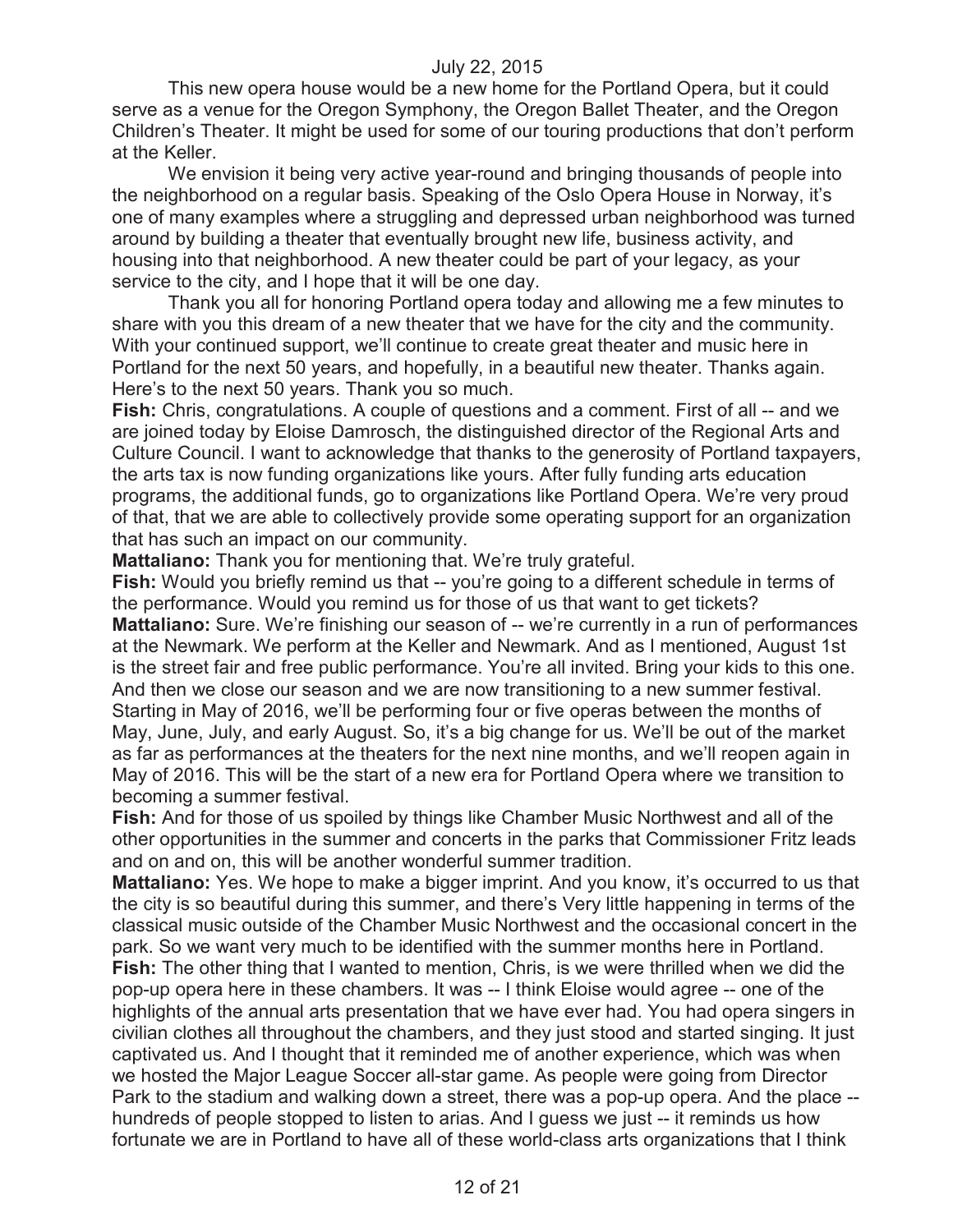sometimes that we take for granted. Maybe a 50th anniversary reminds us that a lot of hard work went into this 50, and then what can we collectively do to make the next 50 even brighter? So, congratulations to you on your leadership.

**Mattaliano:** Thank you, sir.

**Fish:** Can we get a picture with the Council?

\*\*\*\*\*: Sure. And can I invite my two senior directors, Clare and Mark? Come on up. [photo] taken]

**Fritz:** And now for something completely different. Could we get to the regular agenda, number 794?

#### **Item 794.**

**Fritz:** Good morning.

**Ben Walters, Chief Deputy City Attorney:** Good morning, Madam President and Commissioners, I am Ben Walters with the City Attorney's Office. I'm here instead of Linda Law, who actually took the lead for our office on this project and helped with writing the procurement documents and selection of the winning candidate. She unfortunately had a scheduling conflict, so you'll have to settle for me instead this morning.

The City Attorney's Office and the Office of Management and Finance, debt management division are here today with an ordinances seeking authority to enter into a new bond counsel legal services agreement. The proposed contract is for a five-year term with a not-to-exceed amount of \$1.5 million.

The City Attorney's Office issued a request for qualifications to law firms with municipal financing specialty in May 2015. In addition to having legal knowledge and expertise in municipal financing and tax-related subjects, the RFQ also asks for information about the responding firms' affirmative action, diversity, and equity efforts. Three law firms responded to the RFQ. Hawkins Delafield and Wood LLP was assessed to be the most qualified among those responding confirms.

Hawkins is ready and willing to enter into the bond counsel legal services agreement. Hawkins is the City's current bond counsel under a contract for bond counsel services which expires on August 30th, 2015. This would mean that there would not need to be a transition of pending projects to a new law firm, even though we were prepared to do transition files and projects if a different law firm had been selected. Jonas Biery, the City's debt manager, will continue with the presentation.

**Jonas Biery, Debt Manager, Office of Management and Finance:** Thanks, Ben. For the record, Jonas Biery, City's debt manager.

Bond counsel is a specialized legal service that helps us to navigate the statutory authority, federal tax code, federal securities regulations, and other complexities related to capital projects and the City's capital borrowing programs. We could not safely complete these borrowings without this advice and we could not issue tax-exempt bonds at all without the legal opinion that the bond counsel provides.

We heard a minute ago about the passion, artistry, and hard work that the Portland Opera brings -- the Hawkins people brings those same qualities to their endeavors. They have a solid history of providing excellent service to the City, and they're very familiar with the City's borrowing programs and financial perspective.

The work under this contract is billed hourly as it is performed and where it's only performed upon request of the City. The contract is managed jointly by the debt manager – myself -- and the City Attorney's Office. On an annual basis, total bond counsel fees are in the range of \$250,000 to \$300,000, so the proposed contract maximum of 1.5 million should be adequate for the five-year term of the contract.

Approximately two-thirds of bond counsel fees are paid for from funds that are received when we do a transaction, when we do a borrowing. Fees that are not attributable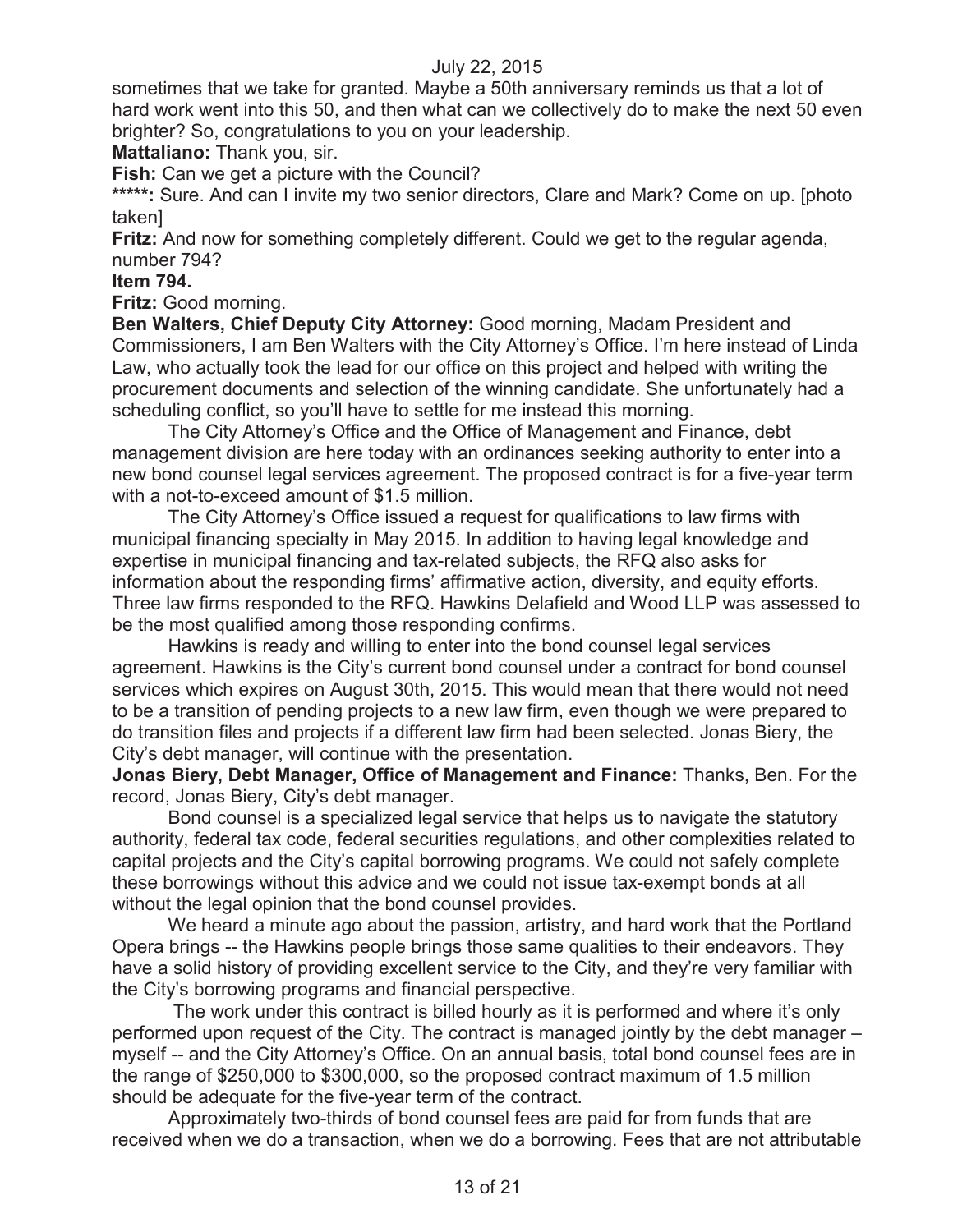to a financing are typically paid for via inner agency agreements with the bureaus for which the service performed, and those fees, those expected costs are embedded in the bureau budgets. The debt management office closely tracks the work that's performed and we allocate costs to the appropriate cost center and to the appropriate bureau or transaction.

The bond counsel contract expires at the end of August, so we look forward to executing this contract and continuing the efficient and responsible management of the City's debt programs and would be happy to answer any questions.

**Fish:** While it's not a requirement of the RFQ, we should also note that this is a local law firm. It's located right here in downtown Portland.

**Biery: That's correct.** 

**Fritz:** Do you know offhand what the response of the company was on the affirmative action, diversity, equity commitment?

**Walters:** I do not know the specifics of it. I do know from the interactions with the firm previously that they have a sub-group within the firm that does the bond financing work. The majority of the attorneys within that sub-group are women and minorities. In fact, one of the lead attorneys in the representation work that they provide is a partner and she is very active in the bar's equity and diversity programs.

**Fritz:** Thank you. Great, thank you very much. Does anyone want to testify on this? **Moore-Love:** We have Mr. Charles Johnson.

**Charles Johnson:** Good morning, Commissioners, Madam President. For the record, my name is Charles Johnson. I don't have any particular qualms against how it shook out for these three RFQs, but I do want to encourage everyone in the audience and our fellow citizens listening at home to think about the fact that the City engages a City Attorney's Office with the staff of approximately 40 lawyers who, because they have JDs after their name, are probably paid about what the five -- or four, currently -- of you are paid. So, we understand that there are built into this system special requirements that say that certain legal specialists have to work on bond projects. When Amanda Fritz works hard and helps us to vote in tens of millions of park bond, because of the way the system works, there also has to be an outside counsel specializing in bonds. That they could receive this money from the City and not come and sit here with the people and talk about how their law firm is working to have more minority members and to promote women and minority members into partnership is unfortunate. I'm sure they would tell us that they are working so hard on that money that they're making off of us in the bond process that they can. But I would encourage you, as Commissioners with your 100,000 year salaries to encourage the attorneys, who are making more, to be more engaging when, with the public even on things like this so that we can have a more vigorous discussion about the diversity and minority success in the city. Thank you.

**Fritz:** Please give us your name for the record.

**David Davis:** OK. My name is David Davis. I'm actually trying to talk to you guys about the arctic icebreaker shell expedition --

**Fritz:** You need to testify about this item.

**Davis:** It's a lot more important than this item, it's actually the whole stake of the planet is at risk, so --

**Fritz:** You need to testify on this item.

**Davis:** You might want to stand with the citizens of Portland against the Shell arctic -- **Fritz:** Thank you very much.

\*\*\*\*\*: I just wanna say we don't have 15 turns to turn this ship around in climate change --**Fritz:** If you want to testify --

**\*\*\*\*\*:** Everyone is involved --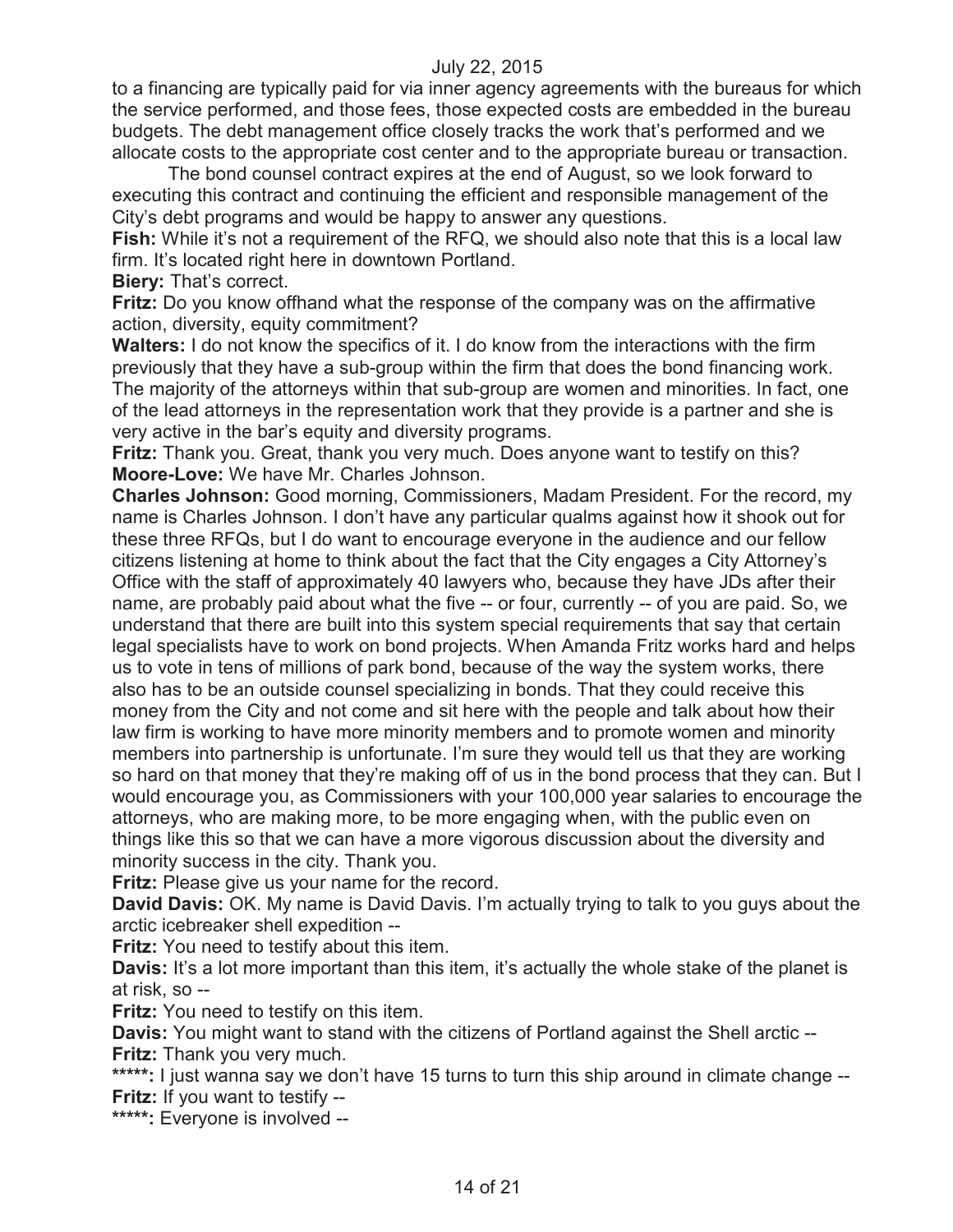**Fritz:** If you want to testify, please sit down and give your name. Thank you. It's an emergency ordinance, please call the roll.

## **Item 794 Roll.**

**Saltzman:** Aye. **Novick:** Aye. **Fish:** Aye.

**Fritz:** Thank you for your work. Aye.

### **Item 795.**

**Fritz:** Commissioner Novick.

**Novick:** Colleagues, the Council adopted Resolution 37129 in June 10th, 2015 declaring our intent to initiative LID proceedings and establishing the name of the LID here. If this LID goes forward, it will eliminate the last unpaved street in Argay. Argay would then join Woodland Park and Russel as the third neighborhood in East Portland with no unpaved streets and the sixteenth neighborhood citywide. I will turn it over to Andrew Aebi.

**Andrew Aebi, Portland Bureau of Transportation:** Thank you, Commissioner Novick. Andrew Aebi, local improvement district administrator. A couple things -- I just passed out exhibit H to the ordinance. I wrote the ordinance before I went on vacation and I noticed that it wasn't stapled to your ordinance hard copy, so I'm just passing that out. The City Attorney is advised we don't need an amendment since it's referenced in the ordinance. And then as you may recall from our hearing in June, we didn't have any property owners appear. I asked Karla if we could rerun the presentation from June 10th -- do you have that available, Karla? Meanwhile, while Karla is working on that, I will go ahead and get started and give you a little bit of background on this LID.

The conversations with the property owners on the south end of the block of NE 136th have been ongoing for quite a few years. We had our first property owner meeting on March 31st, 2010. That was followed -- thank you, Karla -- that was followed with a petition mailing on April 30th, 2010. We had a Council hearing on July 20, 2010 and the outcome of that Council hearing was to amend the phase one LID to improve only the north end of the block. We came back for the LID formation hearing on August 25th, 2010. We had another property owner meeting October 20th, 2011. Another one on January 23rd, 2013. And you may recall that on April 30th, 2014, we had a final assessment hearing for phase one. One of the property owners at the north end of the block -- and I will go through my presentation here in a minute -- felt that there was an inequity that he was paying for his portion of the street to be improved and that the street would have been used by -- among other things -- heavy trucks by the property owners on the south end of the block.

At that time, Council directed me to be a Council-initiated LID, which we brought on June 10th and we are here to consider the formation ordinance. We did not receive -- oh, one other meeting that we had was on April 3rd, 2015. We had a property owner meeting to which all property owners were invited, and none of the property owners appeared at that April 3rd meeting.

The ordinance before you today would form the phase two LID to complete the remainder of 136th Avenue. The remonstrance deadline was a week ago. I did speak with -- or exchange communication with three property owners. We did not receive any remonstrances by the deadline of last Wednesday at 5:00 p.m.

So, just to move into the presentation here -- just to kind of refresh your memory on this. On this map here is the properties that would be included in the phase two LID. They are shaded in green. The properties that participated in the phase one LID are shaded in orange and in pink. You can see that solid black line on NE 136th Avenue. That's where we did the street improvements of the property to the south are currently using.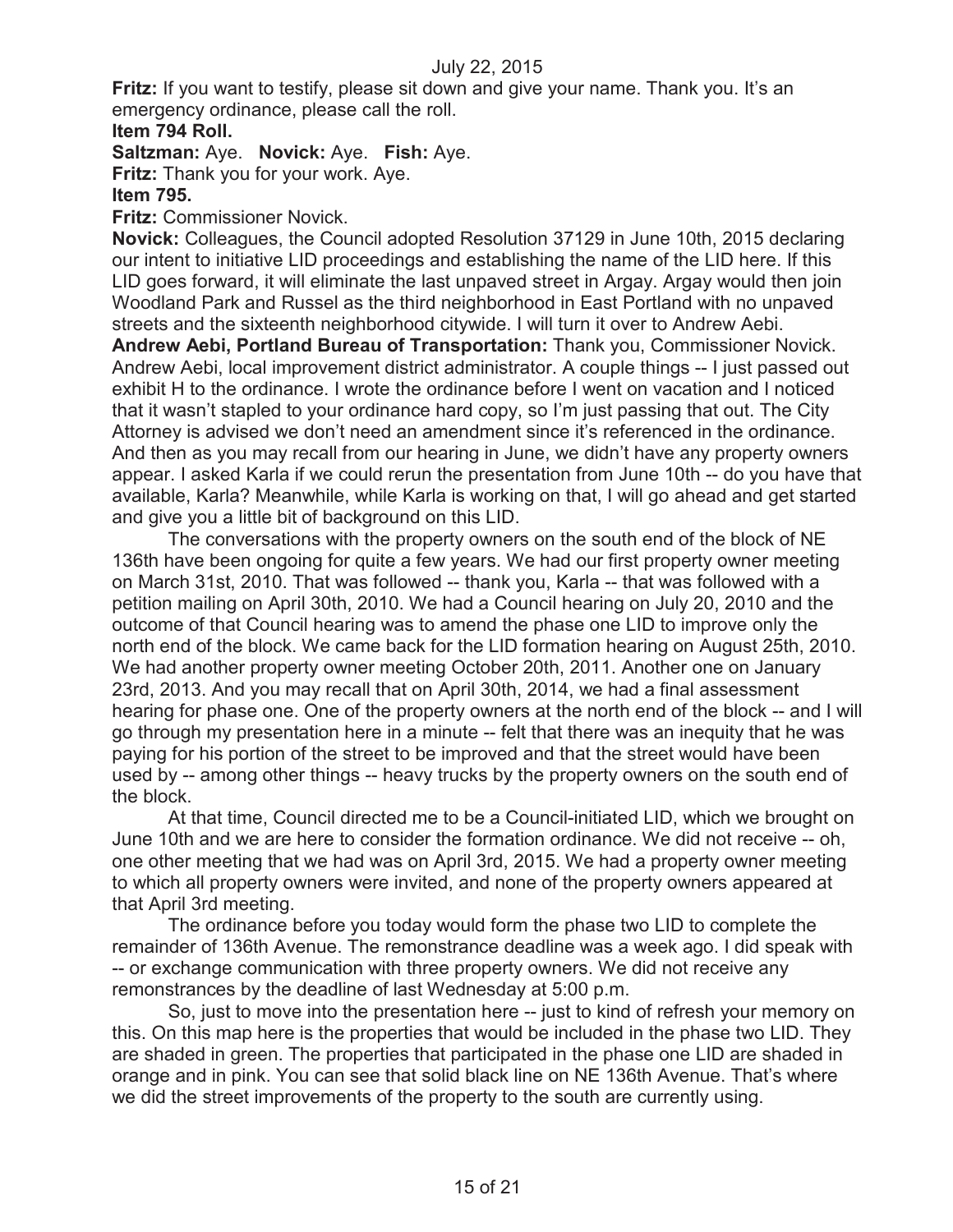Here's a picture of the first LID that we did in Argay in recent times about 10 years ago. That's what the street looked like before we constructed it, and that's what it looked like prior to completion of the construction.

One thing that I want to emphasize to Council is that when we petitioned the phase one LID that was going to include the properties on the south end of the block, we had an estimated assessment rate of \$7.22 per square foot. The ordinance before you would have an estimated assessment of \$6.48 per square foot. That is a 10.2% reduction over approximately five years. So, really, what I want to emphasize is that we are sensitive to the financial expense of improving the street, and so in bringing this proposal forward to you, we tried to keep costs to a minimum. That 10% reduction I might add is only a nominal term. So, if you were to adjust that for inflation with the big upticks we've seen in construction inflation, that's a significant reduction from what we proposed five years ago. We're hoping that now that the times are a bit better that this is a more appropriate time to bring forward the project to complete the rest of the NE 136th Avenue.

And finally, I wanted to point out to Council that I learn a lot from talking to the property owners. One of the property owners who contacted me after the resolution of intent hearings who did not appear mentioned to me that he did not have sanitary sewer service. So, one of the adjustments that we made in the LID was to include sanitary sewer extensions, laterals up to the right-of-way line for the majority of the properties in the LID that don't have sanitary sewer service. So, if Council approves this project, then it's what we call a complete street. Where we're going in there and excavating the street, we can take advantage of that opportunity to complete our sanitary sewer service to the property lines.

Council retains the full discretion to form the LID because again, remonstrances are 0% and under the City Charter, Council has the full discretion to approve this LID. We have property owners here to testify, and I'm happy to answer any questions you might have.

**Fritz:** Did you actually make contact with all of the property owners? You sent them notices and invited them to the meeting, but did you hear back from all of them? **Aebi:** Yeah, several of the property owners and I talked on the phone -- we communicated by phone. I might also add, Commissioner Fritz, we did a posting notice on the site and we also did a publication notice, as well. So, in addition to all of the notifications for the meetings that we have had since 2010, any time that we form an LID, we also have notification -- the mail, the posting, and the publication.

**Fritz:** Right, and how many of the property owners did you hear back from? **Aebi:** I heard from three of them. There's two property owners on the east side -- let me pull out my ordinance here and I can give you a rough proportion here. In terms of the unique property owners, not properties, we have one, two, three, four, five, six -- so I heard from three out of the six. I might add that I didn't have phone numbers for the property owners, so it really is incumbent upon people when they get that notice in the mail. I always provide my phone number and email, so that's really my best way to get a hold of the people short of camping on their doorstep.

**Fritz:** OK, thank you. So we have some folks who want to testify?

**Moore-Love:** Yes, we have six people signed up. The first three, please come on up. **Fritz:** Good morning. Please give us your name for the record and you have three minutes.

**Bruce Rickey:** Good morning. Bruce Ricky. I live on NE 136th off this, and I oppose this so-called improvement. I'm not interested in it. It's half the value of my property. I'll never be able to just make up that cost of \$77,803 for 100 feet. That's pretty expensive for a sidewalk. And yeah, I never talked to this other guy ever. I've been living there for 20 years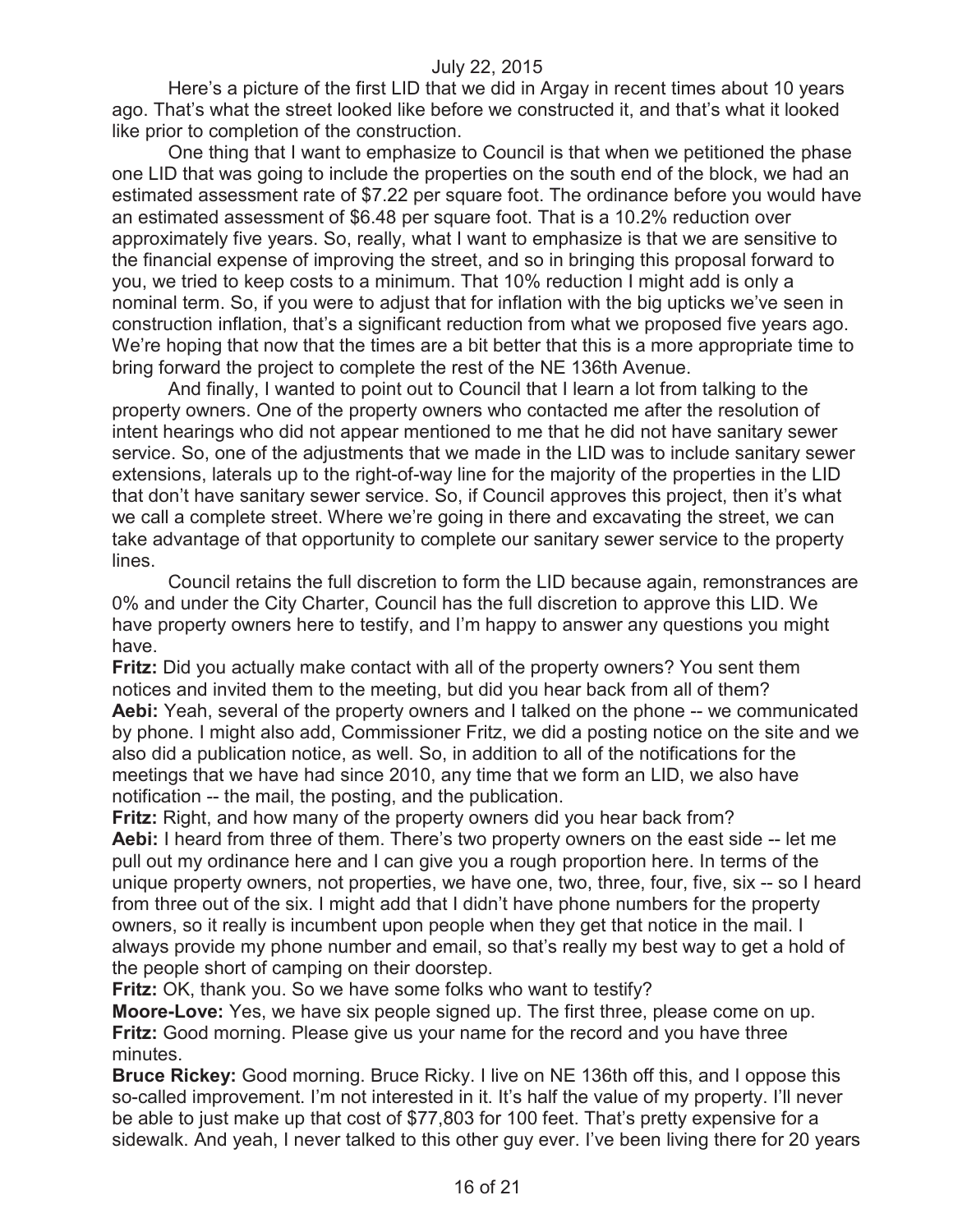-- like previous guy. So, anyway, I got this notice because of my neighbor, not because of anybody else. And anyway, it's just too hard to ship for me to pay \$77,000 for a little bit of sidewalk. That's what I have to say. Thank you.

**Fritz:** And the sanitary sewer connection -- is that of any interest to you? **Rickey:** Not really. I have the sewer and it's been working just fine for all of these years. **Fritz:** Thank you for your testimony. Sir?

**Kyle Snuggerud:** I'm Kyle Snuggerud, I own the property at NE 136th. We were not notified. Previously, the one that happened years ago, we were notified. Andrew knows exactly how to get a hold of me. He has before. I got notified by the signs on the street. That's when I was first notified, so I went up and down the street and notified everybody because if I wasn't notified, I would think that nobody else was correctly. So, we did that, but we are opposing it. We did last time. As he stated, the property value is not there -- it's not there. It's not going to bring the property value up that much. Oscar, the person that's on the opposite side of the street, I know he's out of the state for the last month and a half. So, trying to notify him -- probably wasn't there. I know he opposed it what's time. And also, the lady, Barbara at 4417, she's bedridden. I have her signature. She is also opposing it. She is on a fixed income and would go into bankruptcy and become homeless if she was faced with the LID. It's just the cost that they are imposing is too much for what the property is worth. Thanks.

**Matt Kayser:** My name is Matt Kayser, I work for Kyle at the business located there. A couple of things come to mind. When we saw the sign, that's when we kicked into action about how to address the LID and the impact, the financial impact it would have on the company and personally on Kyle, who owns the property. One of the things that we discovered through the process is that 50% of the ownership, the diversified ownership affected by the LID has to approve it. And as -- I think, he's your staffer -- Mr. Aebi, specified that there was no one opposed to it. Well, a couple of things about that.

Number one, as you pointed out, Commissioner Fritz -- President Fritz, sorry -- is the fact that he got zero response or practically no response, and in particular, no remonstrance from anyone. Had we known -- and we looked through this -- we looked on the City website, we looked through the ordinances, I found information on the resolution, the City Council resolution that discussed this. And had we known that there was a deadline for remonstrance, we would have been proactive about that. Our assumption was that today was the deadline for remonstrance, and so that's why we're here. Not only are we here, but the people that are actually physically present represent 45% of the property owners affected by the LID.

Kyle mentioned that Oscar -- we met with one of the tenants on the property that's affected that's owned by Mr. Hess. We're informed by that tenant -- of course, it's hearsay -- that Mr. Hess has been out of town since mid-May and is expected to return here sometime shortly. If you take the 45% of the people that are here testifying against the LID today and add that to Mr. Hess's percentage of ownership, that would represent 75% of - approximately 75% of the property owners that are affected by the LID that are opposed to it.

So, my suggestion would be that this process be revisited again so that the property owners that are affected by it can actually register their interest or disinterest or remonstrate against it or approve it. Clearly, it appears that that's not been the case in spite of the fact that Mr. Aebi has attempted to contact all the property owners, not everyone has been contacted, and not everybody that has an interest in it has had a chance to remonstrate against it if they so choose. Thank you. **Fritz:** Thank you. Any questions for the panel?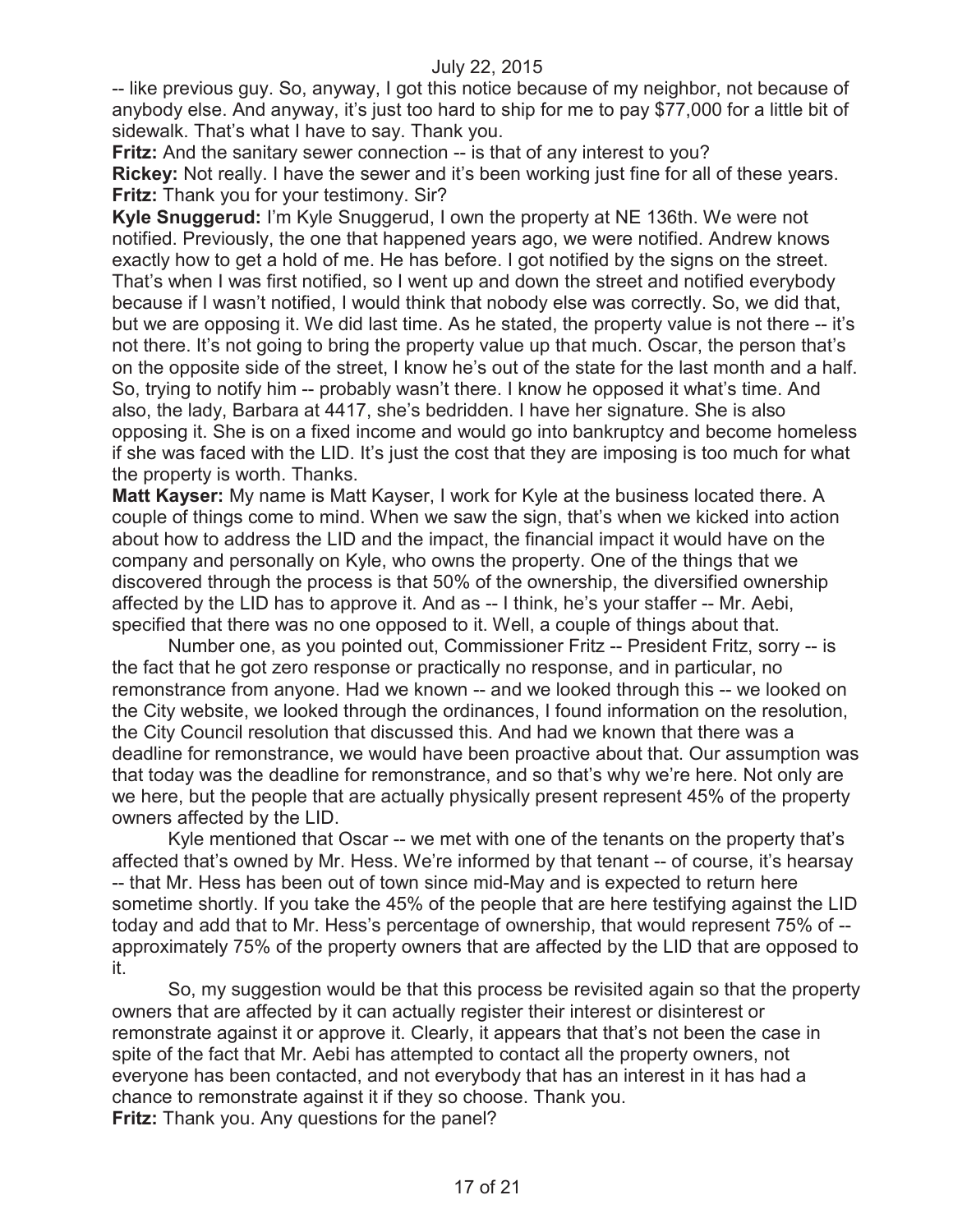**Novick:** Mr. Snuggerud, I thought that five years ago you actually indicated an interest in paving the street?

**Snuggerud:** Nope. The property value wasn't there. It's still not there. No, me and Oscar both opposed it.

**Fritz:** Thank you for your testimony.

**Moore-Love:** The last two I show are David Davis and Craig Coleman.

**Fritz:** Mr. Davis left. Mr. Coleman?

**Craig Coleman:** Thank you for letting me speak. My name is Craig Coleman, I am here representing trevor reed and kevin mcadams, the actual owners of the company -- or owners of the home. Much like the gentleman that just spoke said, we do not have the property value in this property. We just purchased it in late December -- they just purchased it in late 2014. And the assessment is way more than the -- I mean, it's way over 50% of the value of the property. And I can't actually speak to whether kevin or trevor received notice, but I do know that they were extremely distraught about the possibility of this assessment and we are very much against it.

**Fritz:** Thank you.

**Fish:** Madam President, can I offer a suggestion? And I believe that this has come up once before when you and I were on the Council. I believe it's within our authority to extend the deadline for a remonstrance up to and including today, which I would move. And then I would ask the question, based on the remonstrances that we have received today, what would Andrew's recommendation be for moving forth? **Fritz:** Mr. Aebi?

**Aebi:** Andrew Aebi, local improvement district administrator. Commissioner Fish, before I answer your question, I think that it might be helpful for me to clarify a couple of things. First of all, it's important to note that these are non-conforming residential properties in an industrial zone. So, the current usage of these properties is not what the long-term buildout is of the property.

The second thing is is there was some testimony about the notice. Two of the gentlemen that spoke -- their legal mailing addresses of record are post office boxes, and that's where we sent the notice. Now, I don't know how often they go and check their post office boxes. Secondly, the 60% threshold that was referenced, that is a 60% remonstrance threshold. So, that would be what would defeat the Council's ability to form the LID. Also, I spoke with Barbara [indistinguishable] last week. We had a good telephone conversation. One thing that I try very hard to do as the LID administrator is not represent what the property owner's views are. My take away from the conversation was very different, that if she wasn't necessarily opposed to the conversation. We had a thoughtful discussion about -- she had wanted the street paved for many years, she didn't -- I left her a message that, you know, she didn't have sanitary sewer service. So, I came away with a very different impression about her thoughts on the projects. If anything, I took it to be more that she was neutral on the project.

Also, Kyle called me while I was on vacation and within an hour of returning from vacation, I called his administrative assistant and left her a message asking him to give me a call. I also followed it up with an email to Kyle, got no response from Kyle on that. So, really what I'm trying to communicate to you is that I worked really hard to be responsive to the property owners.

My recommendation would not be to extend the remonstrance deadline because the notification process has been going on for five years. I think, however, what we could do is extend the second reading and there might be some time to allow some additional testimony on the record. My sense is after five years of deliberations with the neighborhood, I think that we've arrived at the point that Council get to make a policy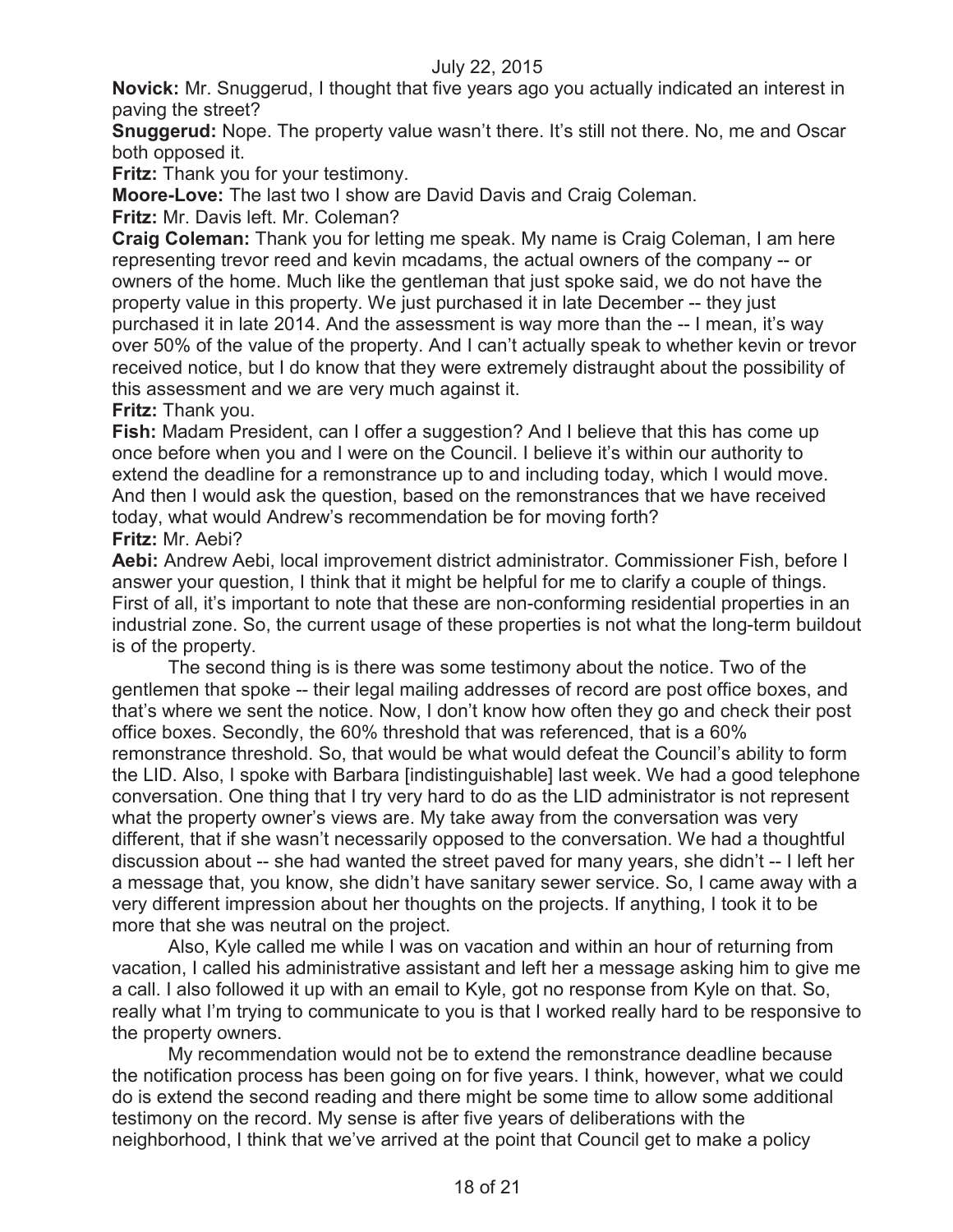decision whether you want to move forward or not move forward. So, I don't know that extending the remonstrance deadline adds any clarity to that process.

**Fish:** If we were to set this over, say, a month, what would that allow -- first of all, I want to say on the record, my own personal view is that you do a superb job representing the City in these matters. You go above and beyond on notice, communicating, and often - typically they come to us without much controversy. That's a testament to the way that you approach them and I think that you do a phenomenal job. And the rare occasion that there is some disagreement, we sometimes go the extra mile. You're calling out here that there's a policy decision. So, in order for us to have additional information to make this judgment both on the policy question and to satisfy ourselves on the question of notice, would you recommend that we set this over, say, a month so you can have conversations with the neighbors and with Council and then we can take it up again?

**Aebi:** I think that setting the -- continuing the first reading a month would be more advisable than extending the remonstrance deadline. Yes. And then I can bring that information back and then Council could make a decision on when it wants to do. I do really want to emphasize -- I just want to remind you again, though -- and one other thing that I should clarify, the very first phone call that I got on NE 136th Avenue was from a Snug's Pro-Wash of which Kyle is the owner. So, they contacted me. They had a real problem with the street being unpaved -- and I understand that they elected not to sign the petition and I respect that decision, but I want to make it very clear that the initial request to improve the portion of NE 136th Avenue that's now improved, came from Pro-Wash. **Fish:** Well, Steve, I think that this is not -- this kind of a hearing is not the best place to thrash out some of these questions. If we were to extend -- if we were set it over, the first reading, for a period of time, then Andrew could give us additional information and then come back, and we'd have the same options when we came back as to whether to extend the clock or to take action. I would recommend that we consider up to a month extension, if that's acceptable to the Commissioner.

**Novick:** I'm not sure what additional information we'll get, but I have no objection to that. Andrew, I do have one question. In the notices that you sent, did they clarify that the deadline to submit a remonstrance was 5:00 p.m. on July 15th, 2015?

**Aebi:** Absolutely.

**Fish:** I guess the other thing that would be helpful to know -- because we from time to time have people come before us who make a hardship claim. I just would like to know in the briefing that I will have with you subsequent just what the range of options are for folks that do have a hardship claim.

**Aebi:** Yes, um --

**Fish:** I know that we have loan programs and other kinds of things, but I think it'd be worthwhile going over that.

**Aebi:** May I make a respectful request of Commissioner Fritz as President of the Council? We have some other LIDs in the pipeline right now, and I don't want to have two LIDs in front of you on the same day. Would it be possible for us to continue this to a second reading next week and then maybe just delay -- OK.

**Fritz:** And the reason is there's a lot on the agenda next week, and I think that it would -- **Fish:** I won't be here next week.

**Fritz:** Commissioner Fish won't be here. I think there's no merit -- there's no point in having a public hearing if it doesn't matter that the public shows up. And I think it's compelling to me that there are some significant concerns. I'd like to echo Commissioner Fish's acknowledgment of all of your good work. I know it's been extended on this particular project, but I'd like to ask your indulgence in meeting with the property owners and seeing if you could come to an agreement. Because it's unusual for us to implement a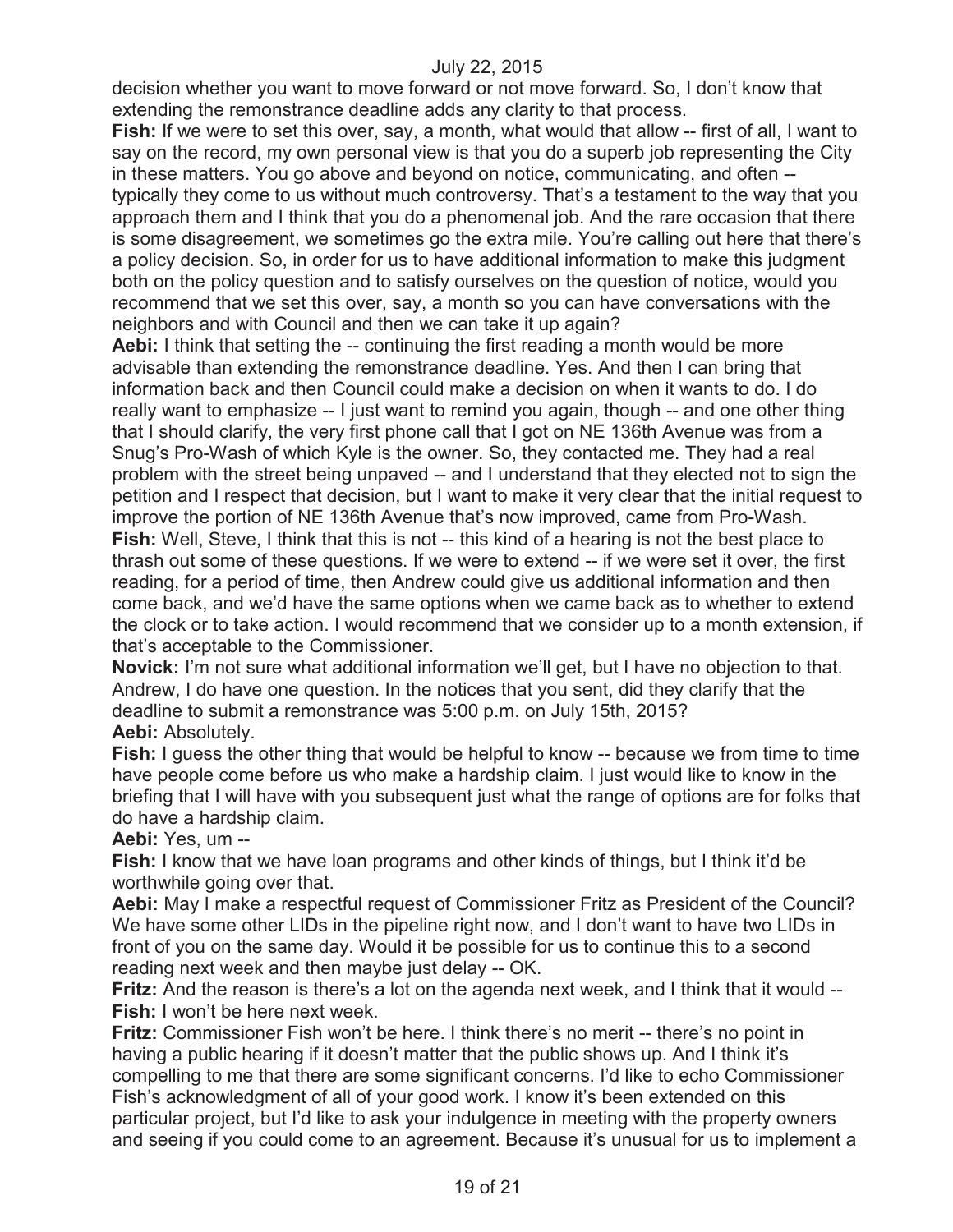local improvement district that would be costing property owners half the value of the property without their agreement.

**Aebi:** On that note -- Commissioner Fritz, thank you -- I might suggest that we come back on September 9th. I'm just trying to think of the whole vacation scheduling. I know some of you are taking well-deserved vacations over the summer.

**Fish:** Thank you for that, by the away.

**Aebi:** May I suggest that we continue this to September 9th?

**Fish:** Does that work, Karla?

**Moore-Love:** Yes, I show everybody in on the morning of the 9th.

**Saltzman:** If I could just ask --

**Fritz:** Is there a time certain available?

**Moore-Love:** Yeah, it would be 10:00 a.m. time certain.

**Fritz:** And then there will be further opportunity to testify at that time.

**Saltzman:** I wanted to know, what -- to extend, the remonstrance period, you mentioned the notification requirement. How many -- how wide is a notification requirement in this situation where there's, like, seven property owners?

**Aebi:** Well, it's the same notification requirement applies whether we have one property owner or 100 property owners. So, we send out mail notices three weeks in advance and we send out posting and publication notices. There is some --

**Saltzman:** You send it to the effected properties or beyond that?

**Aebi:** Beyond that, there's no additional notification requirement, but the requirements are pretty extensive.

**Saltzman:** I mean, I guess I'm fine setting it over a month but it doesn't strike me as -- you know, we've heard from it looks like 45% of the property owners, sounds like there might be 60% -- I guess I would support extending the remonstrance period.

**Fish:** I think, Commissioner, the advantage of setting this over is that if, based on additional information from Andrew, we still have the opportunity to do that at that time. And it gives him a chance in the interim to see whether there's some accommodation. It serves the status quo, that's why I support it. It doesn't require us to call that question. **Aebi:** Commissioner Saltzman, really the policy question is if you extend the remonstrance period -- and just assume for the sake of argument that there's 60% remonstrances -- then it would simply defeat Council's prerogative to form the LID. The complicating factor is we have some sanitary sewer improvements, which under the City Charter, Council has the full prerogative to form the LID anyway. So, I'm not sure that extending the remonstrance deadline adds anything. I think if anything, it sort of muddies the water. What I'm prepared to do is reach out to the property owners to the extent that I'm able to contract them and come back to you on September 9th with a full report. As I said last year when we had a very vocal property owner who felt very aggrieved that he was paying for his half of the street and the people to the south were not building their street or contributing financially, I'm more than happy to just come back to you and file a report both sides of it, and all of you can make a collective decision on what you want to do. I just don't think that extending the remonstrance deadline really adds any clarity and adds than expense to the City that I'd rather not incur, especially if the final judgment is we're not going to form the LID. **Novick:** Colleagues, I'm concerned that if we extend the remonstrance deadline here, I don't see any particular circumstances here which would suggest that that should mean that we wind up extending the remonstrance deadline at all times and eliminate the concept of the deadline.

**Fish:** I think we do it here to those deadlines generally. Andrew, does -- does our code require actual notice? So we had some folks who testified that they did not get a letter or don't recall getting a letter but they saw a sign. You use multiple ways of communicating